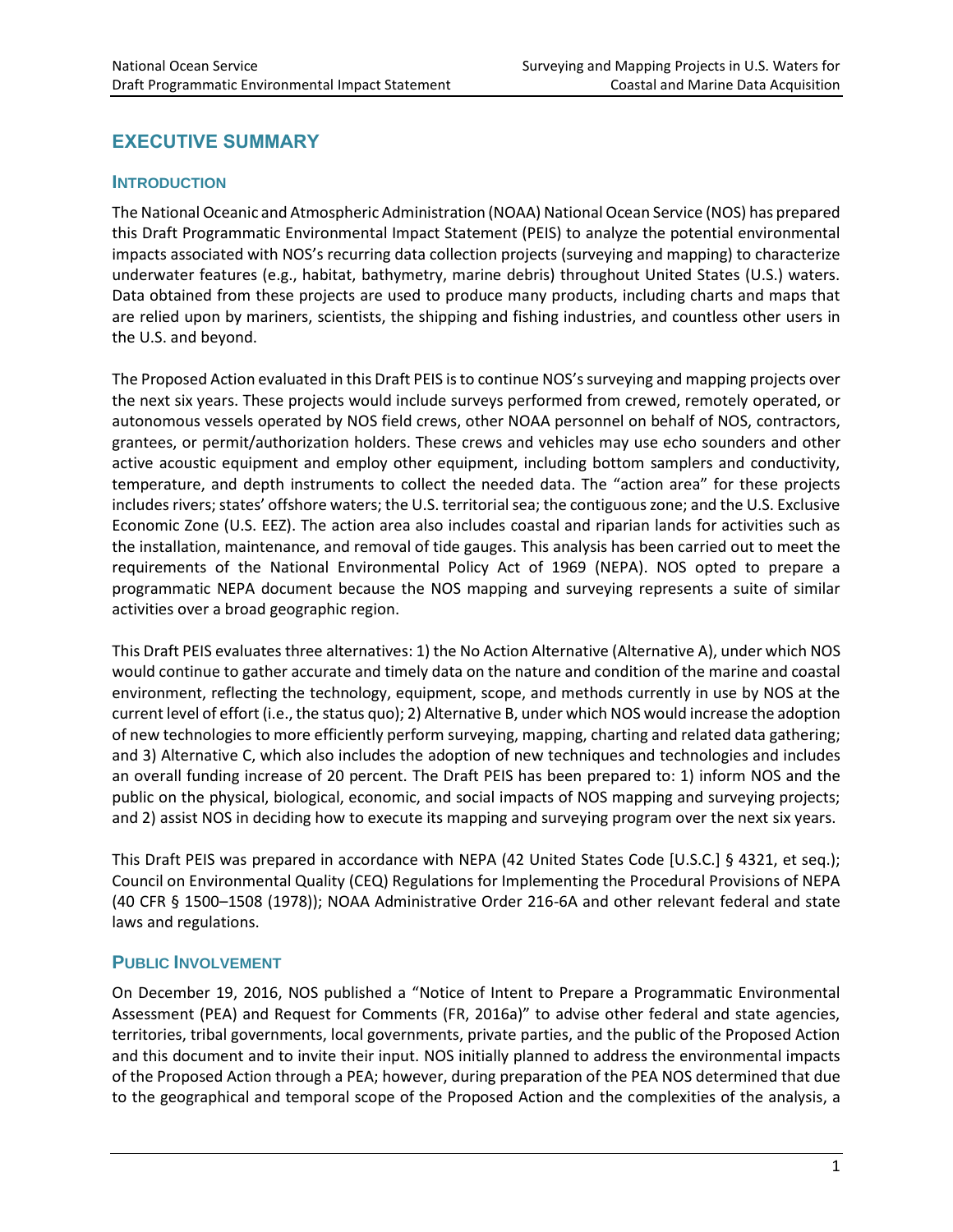PEIS would provide the agency and the public with the appropriate framework to understand the potential impacts to critical resources such as marine mammals and to provide input on the Proposed Action. A copy of the notice is presented in Appendix B. NOS received one comment in response to the Notice of Intent which was not within the scope of the Draft PEIS. The 30-day public comment period on the Notice of Intent closed on January 18, 2017.

NOS developed a public webpage specifically for development of this Draft PEIS, which can be found at [https://oceanservice.noaa.gov/about/environmental-compliance/hydroacoustics.html.](https://oceanservice.noaa.gov/about/environmental-compliance/hydroacoustics.html)

## **Coordination with Other Agencies**

NOS is coordinating with several federal and state agencies as part of this NEPA process. NOS is coordinating with the National Marine Fisheries Service (NMFS), which has legal jurisdiction over most marine mammal species (through the Marine Mammal Protection Act [MMPA]), most threatened or endangered marine plant and animal species (through the Endangered Species Act [ESA]), and Essential Fish Habitat (through the Magnuson-Stevens Fishery Conservation and Management Act [MSA]). NOS is also coordinating with the U.S. Fish and Wildlife Service (USFWS), which has legal jurisdiction over certain marine mammal species (including manatees, walruses, polar bears, and sea otters), most threatened or endangered terrestrial plant and animal species (through the ESA), and over 1,000 species of birds (through the Migratory Bird Treaty Act [MBTA]). NOS is also coordinating with the Office of National Marine Sanctuaries, which has legal jurisdiction under the National Marine Sanctuaries Act (NMSA) over activities in national marine sanctuaries, all of which are included in the action area.

NOS intends to coordinate with State Historic Preservation Officers (SHPOs) and Tribal Historic Preservation Officers (THPOs) of each state in which the Proposed Action would occur regarding use of this document to inform compliance with Section 106 of the National Historic Preservation Act. NOS will also coordinate with coastal states and territories regarding use of this document to inform subsequent federal consistency review pursuant to Section 307 of the Coastal Zone Management Act.

### **PURPOSE AND NEED STATEMENT**

The purpose of the Proposed Action is to gather accurate and timely data on the marine and coastal environment. The need for the Proposed Action is to ensure safety at sea, economic well-being, and the efficient stewardship of public trust resources.

### **PROPOSED ACTION AND ALTERNATIVES**

### **Alternative A: No Action – Conduct Surveys and Mapping for Coastal and Marine Data Collection with Current Technology and Methods, at Current Funding Levels**

Under Alternative A, NOS would continue to operate a variety of equipment and technologies to gather accurate and timely data on the nature and condition of the marine and coastal environment. This alternative reflects the technology, equipment, scope, and methods currently in use by NOS, at the level of effort reflecting NOS fiscal year 2019 funding levels. NOS operations were widely disrupted during the 2020 field season due to the COVID-19 pandemic. Therefore, the PEIS relies on 2019 as the baseline year for Alternative A as it is the most recent example of typical field operations that would be enacted if NOS chose to continue historical levels of project effort.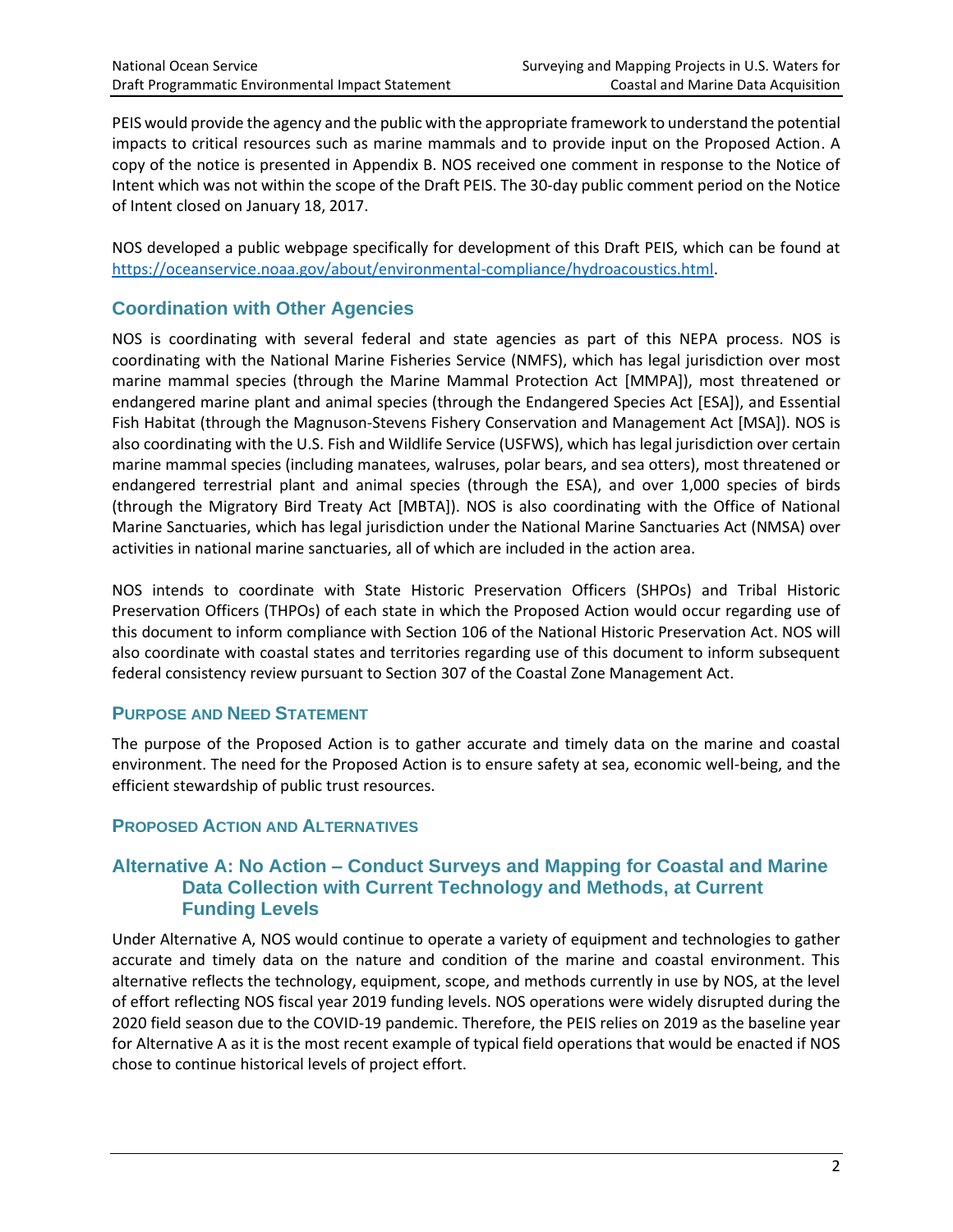## **Alternative B: NOS Preferred Alternative – Conduct Surveys and Mapping for Coastal and Marine Data Collection with Equipment Upgrades, Improved Hydroacoustic Devices, and New Tide Stations**

Alternative B consists of Alternative A plus the more widespread adoption of new techniques and technologies (such as remotely operated vehicles (ROVs), microwave water level (MWWL) radar sensors, etc.) to more efficiently perform surveying, mapping, charting and related data gathering. Specific examples of adaptive methods and equipment that NOS programs are likely to adopt under Alternative B in the next six years include:

- Greater use of ROVs with echo sounder technologies;
- Greater use of autonomous underwater vehicles (AUVs) and autonomous surface vehicles (ASVs) with echo sounder technologies;
- Conversion of one or more existing 10-m (33 feet) crewed survey boats into ASVs;
- Greater use of more efficient, wide-beam sonar systems (i.e., phase-differencing bathymetric systems) for nearshore hydrographic surveys;
- Increased field operations in the National Marine Sanctuary system with associated requirements for hydroacoustic charting, surveying, mapping and associated activities; and
- Installation, operation, and maintenance of additional water level stations, including transitioning to mostly microwave water level (MWWL) radar sensors and upgraded storm strengthening to make stations more climate resilient.

Under Alternative B, all of the activities and equipment operation described in Alternative A would continue, many at a higher level of effort. The nature of these actions would not change, but the overall level of activity would be increased.

Alternative B is NOS's preferred alternative because it takes advantage of newer, more efficient technology, responds to the needs of anticipated new marine sanctuaries, and more effectively addresses the nation's needs for coastal and marine data.

### **Alternative C: Upgrades and Improvements with Greater Funding Support**

Like Alternative B, Alternative C adopts new techniques and technologies to encourage greater program efficiencies regarding surveying, mapping, charting, and related data gathering activities. In addition, Alternative C would consist of NOS program implementation with an overall funding increase of 20 percent relative to Alternative B. Under Alternative C, all of the activities and equipment operation described in Alternative B would continue, many at a higher level of effort. The nature of these actions would not change, but the overall level of activity would be augmented.

Table ES-1 compares the three alternatives.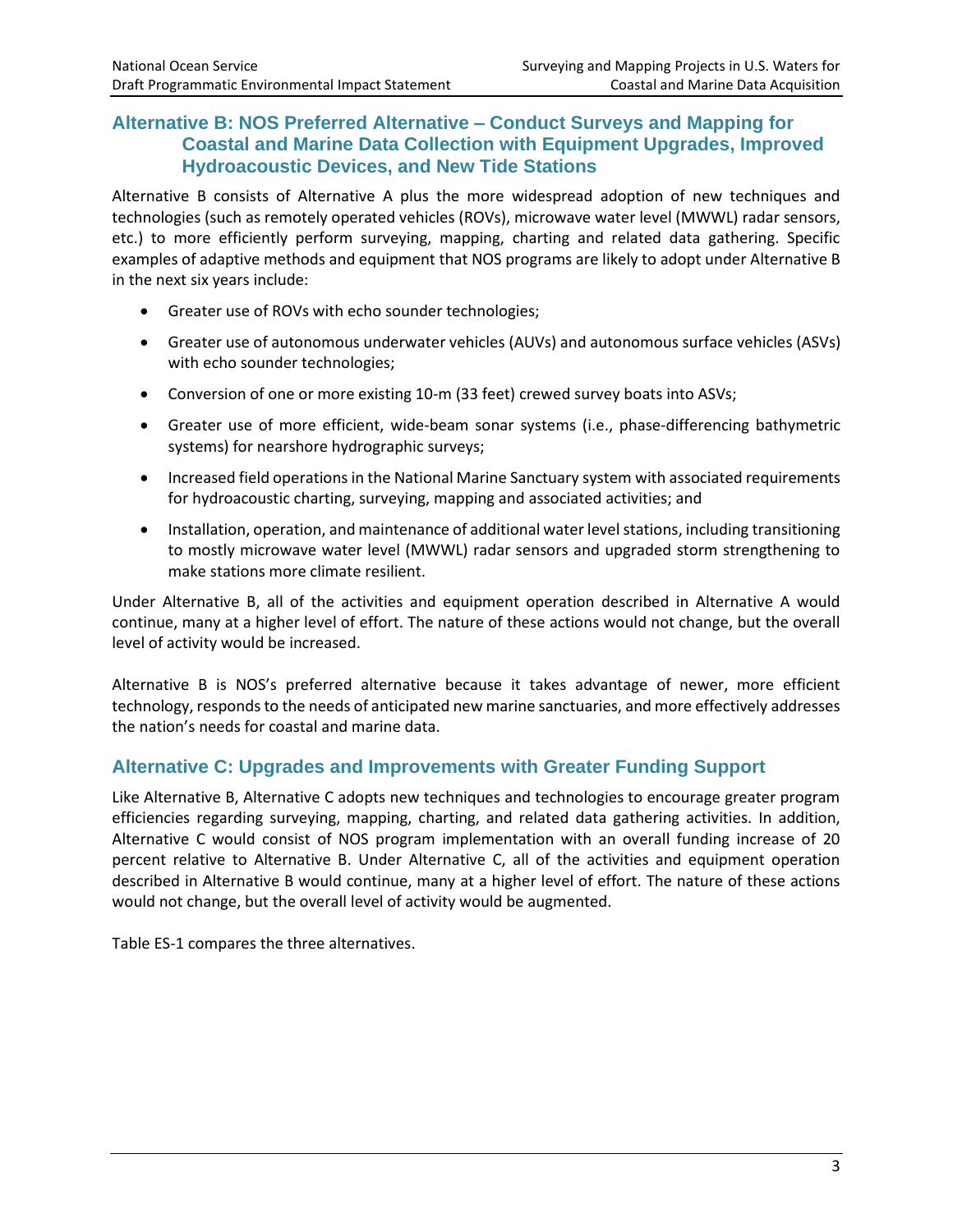### **Table ES-1. Comparison of NOS Annual Planned Surveying and Mapping Activities under Alternatives A, B, and C\***

|                          | <b>Described</b> |                      |                      |                          |
|--------------------------|------------------|----------------------|----------------------|--------------------------|
| <b>Activity</b>          | in Section       | <b>Alternative A</b> | <b>Alternative B</b> | <b>Alternative C</b>     |
| Crewed vessel            | 2.4.1            | 518,000 nm           | 577,000 nm           | 637,000 nm               |
| operations               |                  | (959,000 km)         | $(1,070,000$ km)     | $(1,180,000 \text{ km})$ |
| Anchoring**              | 2.4.2            | 55 projects          | 59 projects          | 64 projects              |
| ROV/AUV/ASV              | 2.4.3            | 28,600 nm (53,000    | 86,300 nm            | 102,300 nm               |
| movement                 |                  | km)                  | (160,000 km)         | (189,000 km)             |
| Use of echo sounders     | 2.4.4            | 479,000 nm           | 534,000 nm           | 589,000 nm               |
|                          |                  | (887,000 km)         | (988,000 km)         | $(1,090,000 \text{ km})$ |
| Use of sub-bottom        | 2.4.4            | 3,210 nm (5,940      | 5,310 nm (9,830      | 7,710 nm (14,300         |
| profilers                |                  | km)                  | km)                  | km)                      |
| Use of mobile ADCPs      | 2.4.5            | 5,890 nm (10,900     | 11,200 nm (20,700    | 15,200 nm (28,200        |
|                          |                  | km)                  | km)                  | km)                      |
| <b>Stationary ADCPs</b>  | 2.4.5            | 37 installed/78      | 39 installed /79     | 40 installed /79         |
| installed/visited for    |                  | maintenance          | maintenance visits   | maintenance visits       |
| maintenance/removed      |                  | visits/33 removed    | /33 removed          | /33 removed              |
| Use of acoustic          | 2.4.6            | 24 projects          | 33 projects          | 39 projects              |
| communication            |                  |                      |                      |                          |
| systems                  |                  |                      |                      |                          |
| Sound speed data         | 2.4.7            | 56 projects          | 64 projects          | 71 projects              |
| collection               |                  |                      |                      |                          |
| Drop/towed               | 2.4.8            | 31 projects          | 36 projects          | 41 projects              |
| cameras/video system     |                  |                      |                      |                          |
| operation                |                  |                      |                      |                          |
| <b>Bottom sample</b>     | 2.4.9            | 54 projects          | 61 projects          | 68 projects              |
| collection               |                  |                      |                      |                          |
| Use of passive listening | 2.4.10           | 21 projects          | 24 projects          | 29 projects              |
| systems***               |                  |                      |                      |                          |
| <b>SCUBA operations</b>  | 2.4.11           | 248 projects         | 254 projects         | 269 projects             |
| Tide gauges              | 2.4.12           | 32 installed /305    | 37 installed /305    | 40 installed /305        |
| installed/visited for    |                  | maintenance visits   | maintenance visits   | maintenance visits       |
| maintenance/removed      |                  | /30 removed          | /35 removed          | /38 removed              |
| GPS reference system     | 2.4.13           | 12 installed         | 13 installed         | 15 installed             |
| installation             |                  |                      |                      |                          |

\*All numbers are approximate and represent an annual level of effort. Projects for each activity were reported by NOS agencies without respect to the combination of activities within projects (e.g., a project involving both crewed vessel operation and echo sounder use would be reported as one crewed vessel project and one echo sounder project).

\*\* NOS estimates that 20 percent of crewed vessel projects include an anchoring component.

\*\*\*In addition to the projects presented in the table, NOS's Center for Operational Oceanographic Products and Services uses passive listening systems on an as-needed basis. This entails the use of transponder or interrogator sensors during the deployment or retrieval of ADCPs.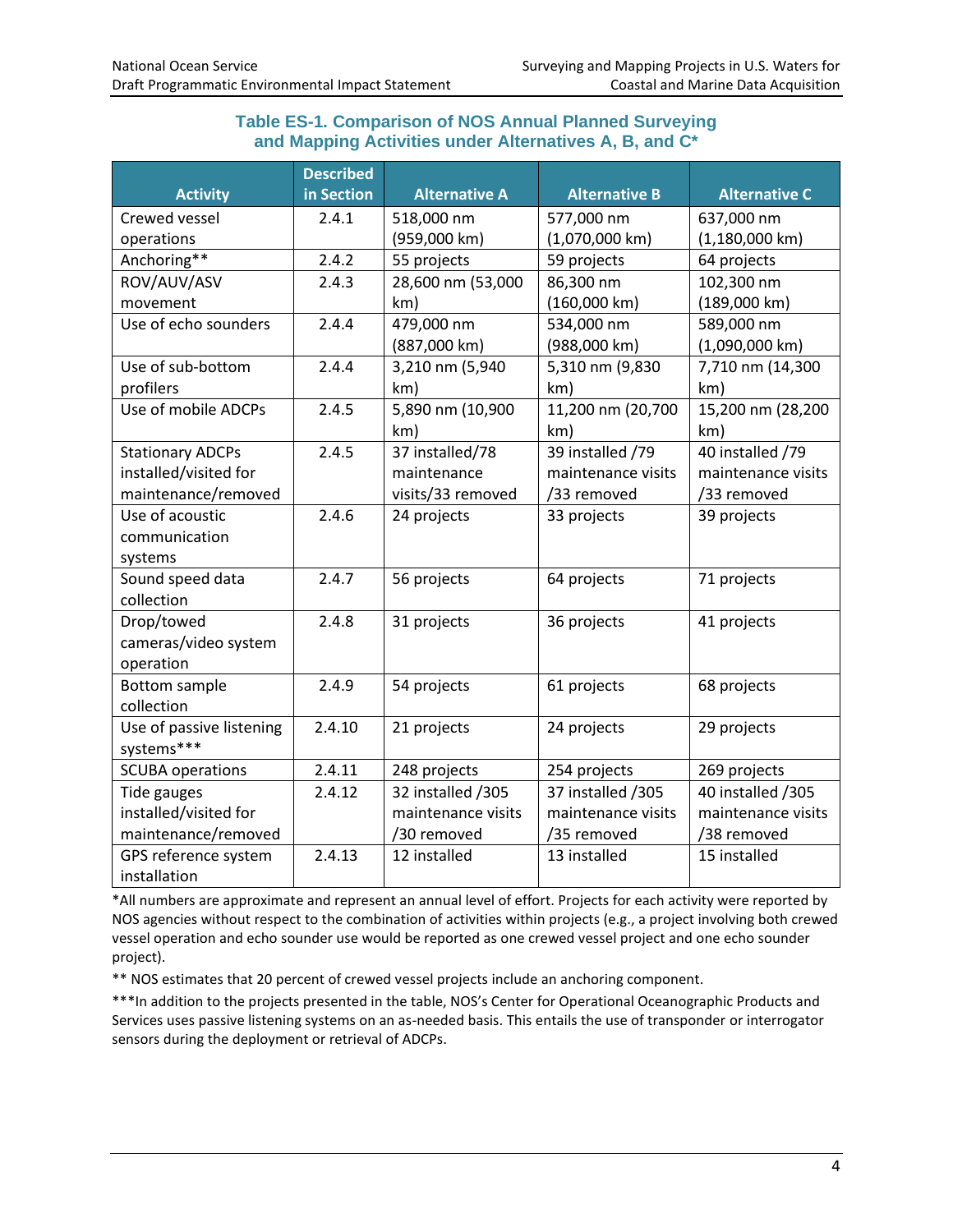### **ENVIRONMENTAL CONSEQUENCES**

Table ES-2 presents a summary of the assessed environmental consequences associated with Alternatives A, B, and C for the resources analyzed in the Draft PEIS. A more complete description of impacts is provided in Chapter 3. All environmental consequences from each of the alternatives are anticipated to be adverse, ranging from negligible to moderate, and insignificant, except for the environmental consequences to socioeconomic resources which are anticipated to be indirect, beneficial, and moderate. The primary difference in impacts among the alternatives is one of scale, with the impacts from Alternative B the same or slightly, but not appreciably, larger than those under Alternative A, and from Alternative C the same or slightly, but not appreciably, larger than those under Alternatives A and B for each impact causing factor.

NOS identified the potential for acoustic disturbance to marine mammals as an area warranting detailed analysis. In this draft, NOS finds that, after conducting quantitative acoustic impacts modeling, impacts on marine mammals under all alternatives are expected to be limited to behavioral disturbances that would be temporary or short-term and would not be considered outside the natural range of variability of species' populations, their habitats, or the natural processes sustaining them. For a few individual highfrequency cetaceans, potential impacts from underwater acoustic sources include injury exposures in the form of hearing loss.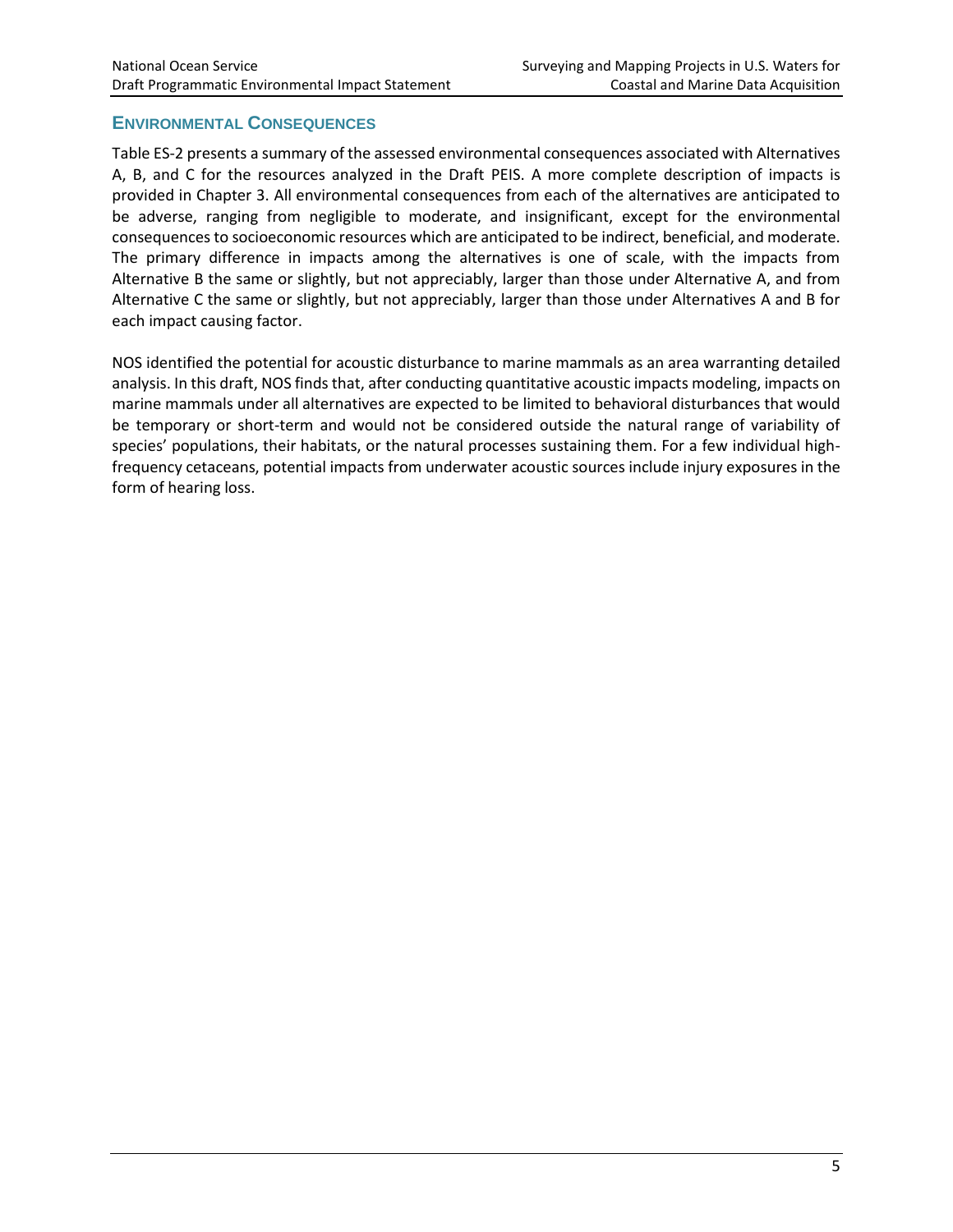| <b>Resource</b> | <b>Alternative A: No Action - Conduct</b><br><b>Surveys and Mapping for Coastal and</b><br><b>Marine Data Collection with Current</b><br><b>Technology and Methods, at Current</b><br><b>Funding Levels</b>                                                                                                                                                                                                                                                                                                                                                                                                                                                                                                                                                                                                              | <b>Alternative B: Conduct Surveys and</b><br><b>Mapping with Equipment</b><br><b>Upgrades, Improved Hydroacoustic</b><br><b>Devices, and New Tide Stations</b>                                                                                                                                                                                                                                                                                                                                                                                                                                                                                    | <b>Alternative C: Upgrades and</b><br><b>Improvements with Greater</b><br><b>Funding Support</b>                                                                                                                                                                                                                                                                                                                                                                                                                                                                                                                                                                   |
|-----------------|--------------------------------------------------------------------------------------------------------------------------------------------------------------------------------------------------------------------------------------------------------------------------------------------------------------------------------------------------------------------------------------------------------------------------------------------------------------------------------------------------------------------------------------------------------------------------------------------------------------------------------------------------------------------------------------------------------------------------------------------------------------------------------------------------------------------------|---------------------------------------------------------------------------------------------------------------------------------------------------------------------------------------------------------------------------------------------------------------------------------------------------------------------------------------------------------------------------------------------------------------------------------------------------------------------------------------------------------------------------------------------------------------------------------------------------------------------------------------------------|--------------------------------------------------------------------------------------------------------------------------------------------------------------------------------------------------------------------------------------------------------------------------------------------------------------------------------------------------------------------------------------------------------------------------------------------------------------------------------------------------------------------------------------------------------------------------------------------------------------------------------------------------------------------|
| <b>Habitats</b> | Impacts to habitats from water column<br>disruptions under Alternative A would<br>continue to be adverse and negligible.<br>Impacts to habitats from activities<br>involving physical disturbance to<br>bottom<br>substrate; sedimentation,<br>turbidity and chemical contaminants;<br>increased ambient underwater sound<br>levels; and onshore activities under<br>Alternative A would continue to be<br>adverse and negligible to minor.<br>The impact on habitats from invasive<br>dispersal facilitated<br>species<br>by<br>activities under Alternative A would<br>likely continue to be adverse and<br>minor.<br>Impacts to habitat areas resulting from<br>Alternative A would not cause long-<br>term changes in the availability of<br>space, shelter, cover, or nutrients<br>necessary for dependent species. | Impacts of Alternative B on habitats<br>throughout the action area would be<br>the same or slightly, but not<br>appreciably, larger than those that<br>would occur under Alternative A for<br>each impact causing factor.<br>Impacts to habitat areas resulting<br>from Alternative A would not cause<br>long-term changes in the availability<br>of space, shelter, cover, or nutrients<br>necessary for dependent species and<br>would not substantially increase in<br>intensity with the increased level of<br>effort of Alternative B.<br>Overall, impacts to habitats under<br>Alternative B would be adverse,<br>minor, and insignificant. | Impacts of Alternative C on habitats<br>throughout the action area would be<br>the same or slightly, but not<br>appreciably, larger than those under<br>Alternatives A and B for each impact<br>causing factor.<br>Impacts to habitat areas resulting<br>from Alternatives A and B would not<br>cause long-term decreases in the<br>availability of space, shelter, cover,<br>or nutrients necessary for dependent<br>species and would not substantially<br>increase in intensity with<br>the<br>of<br>effort<br>increased<br>level<br>of<br>Alternative C.<br>Overall, impacts to habitats under<br>Alternative C would be adverse,<br>minor, and insignificant. |

# **Table ES-2. Summary Comparison of Impacts**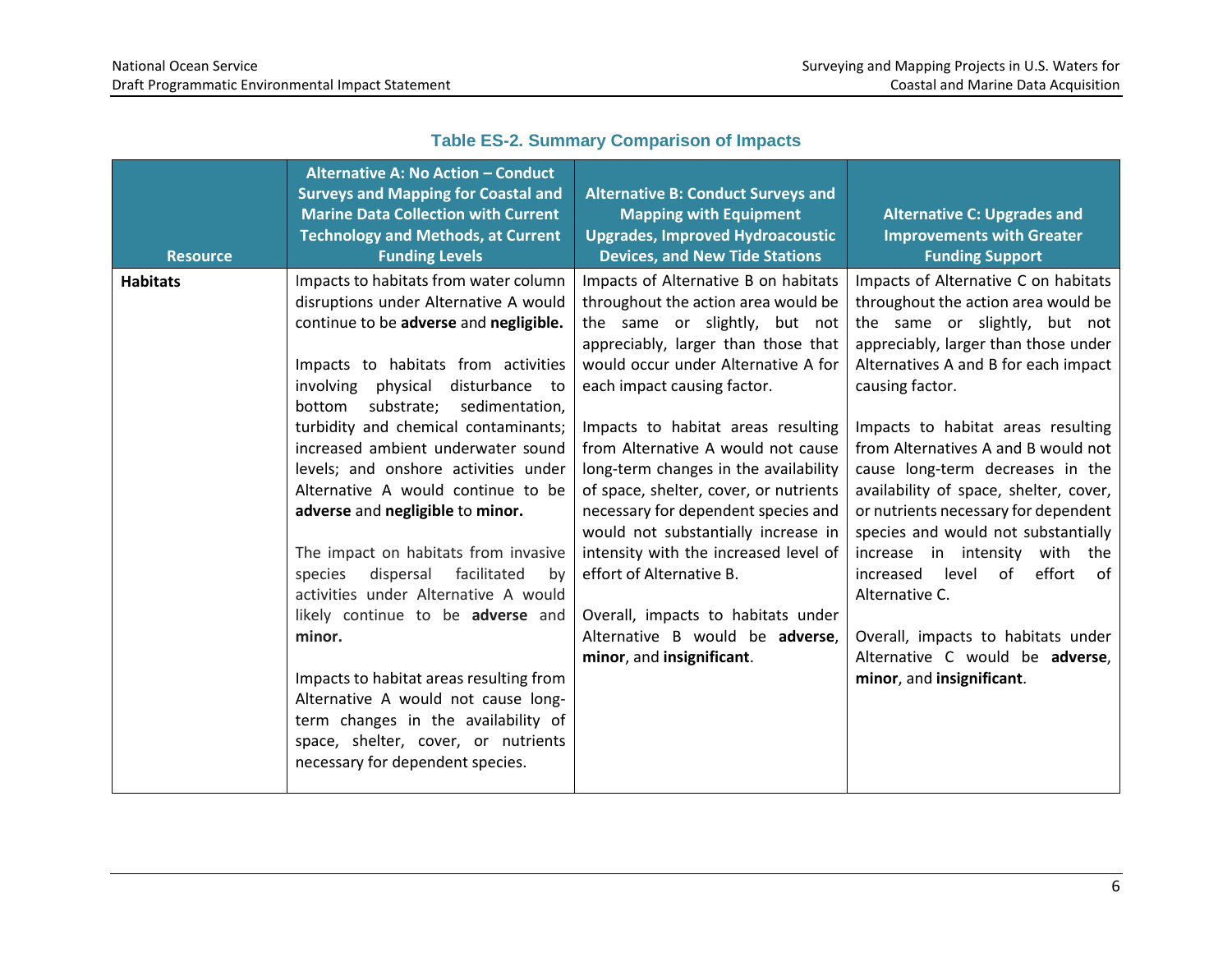| <b>Resource</b>       | Alternative A: No Action - Conduct<br><b>Surveys and Mapping for Coastal and</b><br><b>Marine Data Collection with Current</b><br><b>Technology and Methods, at Current</b><br><b>Funding Levels</b>                                          | <b>Alternative B: Conduct Surveys and</b><br><b>Mapping with Equipment</b><br><b>Upgrades, Improved Hydroacoustic</b><br><b>Devices, and New Tide Stations</b>                                                                       | <b>Alternative C: Upgrades and</b><br><b>Improvements with Greater</b><br><b>Funding Support</b>                                                                                                              |
|-----------------------|-----------------------------------------------------------------------------------------------------------------------------------------------------------------------------------------------------------------------------------------------|--------------------------------------------------------------------------------------------------------------------------------------------------------------------------------------------------------------------------------------|---------------------------------------------------------------------------------------------------------------------------------------------------------------------------------------------------------------|
|                       | Overall, impacts to habitats under<br>Alternative A would continue to be<br>adverse, minor, and insignificant.                                                                                                                                |                                                                                                                                                                                                                                      |                                                                                                                                                                                                               |
| <b>Marine Mammals</b> | marine<br>mammals<br>Impacts<br>on<br>(cetaceans, pinnipeds, sirenians, and<br>fissipeds) from trash and debris and air<br>emissions under Alternative A would<br>continue to be adverse and negligible.<br>Impacts from human activity under | Impacts of Alternative B on marine<br>mammals would be the same or<br>slightly, but not appreciably, larger<br>than those that would occur under<br>Alternative A for each impact causing<br>factor.                                 | Impacts of Alternative C on marine<br>mammals would be the same or<br>slightly, but not appreciably, larger<br>than those that would occur under<br>Alternatives A and B for each impact<br>causing factor.   |
|                       | Alternative A would continue to be<br>adverse and negligible on cetaceans<br>and sirenians and adverse and minor<br>on pinnipeds and fissipeds.<br>marine<br>mammals                                                                          | marine<br>mammals<br>Impacts<br>to<br>resulting from Alternative A would<br>be temporary or short-term and<br>would not be considered outside the<br>natural range of variability of species'<br>populations, their habitats, or the | Impacts<br>to<br>marine<br>mammals<br>resulting from Alternatives A and B<br>would be temporary or short-term<br>and would not be considered outside<br>the natural range of variability of                   |
|                       | Impacts<br>on<br>(cetaceans, pinnipeds, sirenians, and<br>fissipeds) from accidental oil, fuel, or<br>chemical spills under Alternative A<br>would continue to be adverse and<br>negligible to minor.                                         | natural processes sustaining them.<br>impacts<br>would<br>These<br>not<br>substantially increase in intensity<br>with the increased survey effort of<br>Alternative B.                                                               | species' populations, their habitats,<br>or the natural processes sustaining<br>them. These impacts would not<br>substantially increase in intensity<br>with the increased survey effort of<br>Alternative C. |
|                       | marine<br>mammals<br>Impacts<br>on<br>(cetaceans, pinnipeds, sirenians, and<br>fissipeds) from active underwater<br>acoustic<br>vessel<br>and<br>sources,<br>equipment sound, vessel presence and<br>movement of equipment in the water       | Overall, impacts of Alternative B on<br>marine mammals, including ESA-<br>listed species, and habitat, including<br>designated critical habitat, would be<br>adverse, minor, and insignificant.                                      | Overall, impacts of Alternative C on<br>marine mammals, including ESA-<br>listed species, and habitat, including<br>designated critical habitat, would be<br>adverse, minor, and insignificant.               |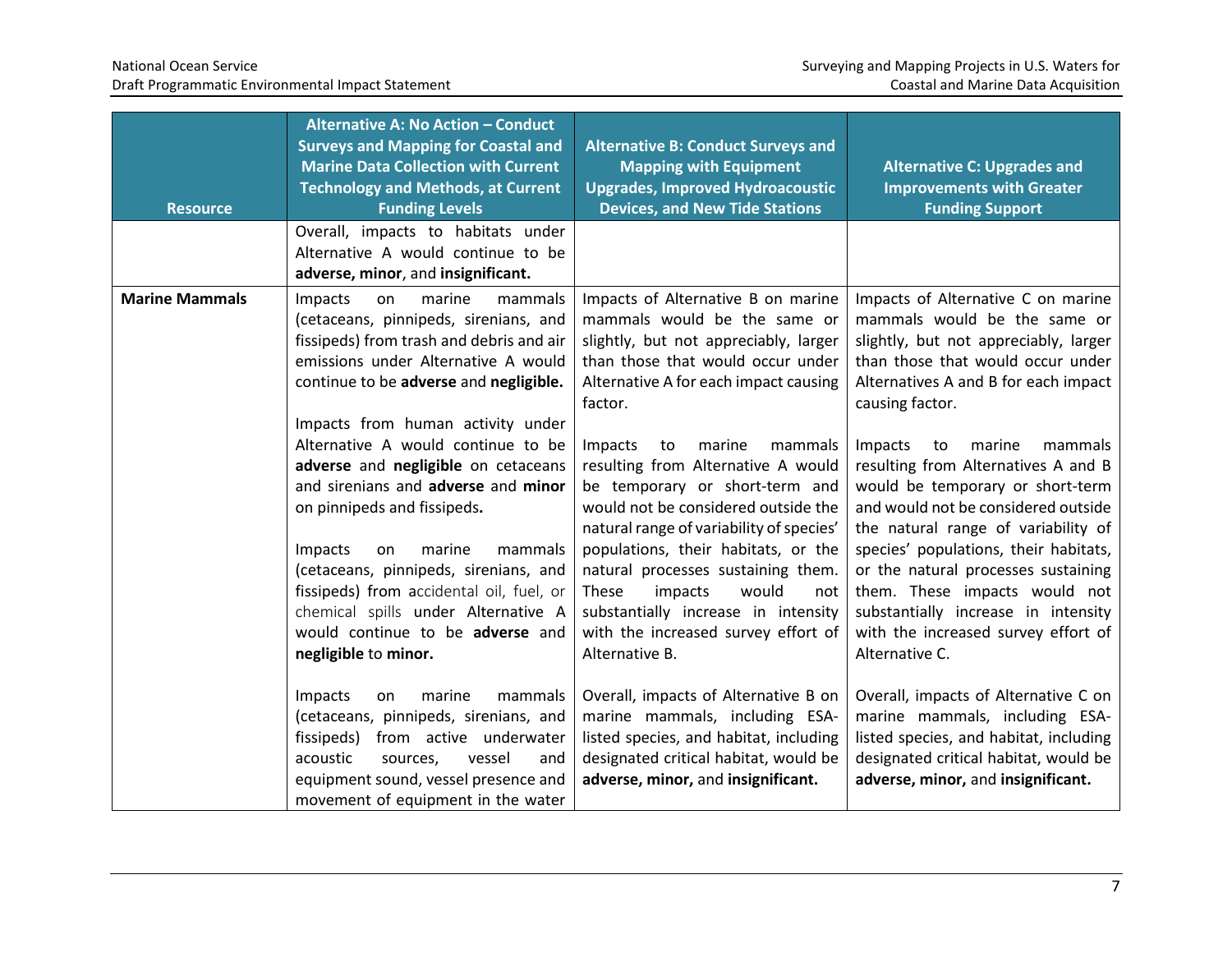| <b>Resource</b> | Alternative A: No Action - Conduct<br><b>Surveys and Mapping for Coastal and</b><br><b>Marine Data Collection with Current</b><br><b>Technology and Methods, at Current</b><br><b>Funding Levels</b>                                                                                                                                                                                                                                                                                                                       | <b>Alternative B: Conduct Surveys and</b><br><b>Mapping with Equipment</b><br><b>Upgrades, Improved Hydroacoustic</b><br><b>Devices, and New Tide Stations</b> | <b>Alternative C: Upgrades and</b><br><b>Improvements with Greater</b><br><b>Funding Support</b> |
|-----------------|----------------------------------------------------------------------------------------------------------------------------------------------------------------------------------------------------------------------------------------------------------------------------------------------------------------------------------------------------------------------------------------------------------------------------------------------------------------------------------------------------------------------------|----------------------------------------------------------------------------------------------------------------------------------------------------------------|--------------------------------------------------------------------------------------------------|
|                 | under Alternative A would continue to<br>be adverse and minor.                                                                                                                                                                                                                                                                                                                                                                                                                                                             |                                                                                                                                                                |                                                                                                  |
|                 | Although a vessel strike is very unlikely,<br>debilitating injury or mortality of one<br>or a few individuals could occur and<br>impacts would be adverse and<br>moderate, or greater if an ESA-listed<br>species is affected. If a walrus<br>stampede occurs due to vessel or<br>aircraft disturbance, the impact could<br>be adverse and moderate or greater. If<br>polar bears are disturbed at denning<br>if<br>polar<br>bear-human<br>or<br>sites<br>interactions occur, the impact could be<br>adverse and moderate. |                                                                                                                                                                |                                                                                                  |
|                 | Potential impacts from underwater<br>sources<br>include<br>acoustic<br>injury<br>exposures in the form of hearing loss<br>(PTS) on cetaceans, but such injury<br>would be rare and confined to a few<br>individual high-frequency cetaceans. It<br>would<br>also<br>include<br>behavioral<br>disruption exposures of cetaceans,<br>pinnipeds, sirenians and fissipeds, but<br>the amount of time individuals may<br>exceed the<br>behavioral<br>exposure                                                                   |                                                                                                                                                                |                                                                                                  |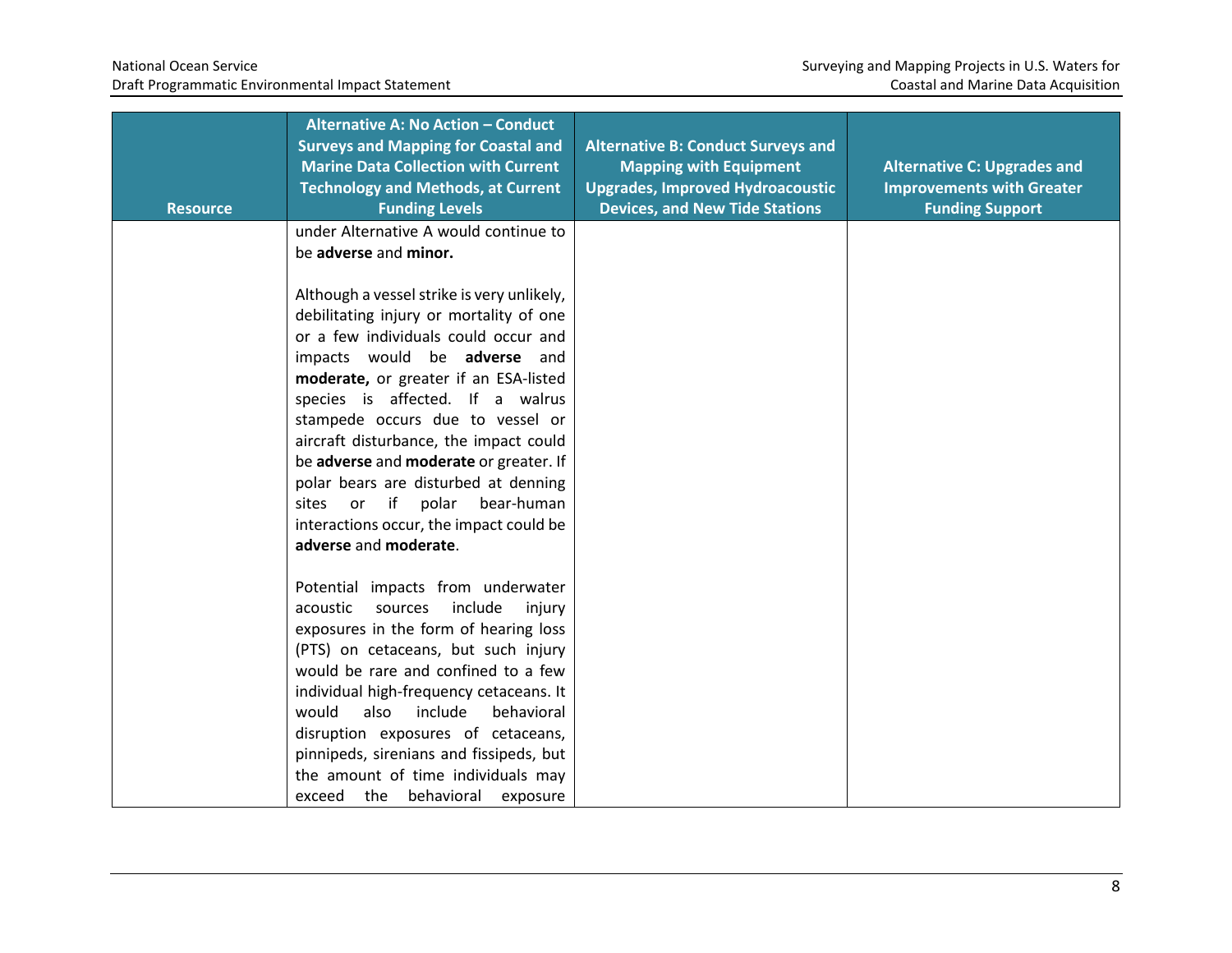| <b>Resource</b>    | <b>Alternative A: No Action - Conduct</b><br><b>Surveys and Mapping for Coastal and</b><br><b>Marine Data Collection with Current</b><br><b>Technology and Methods, at Current</b><br><b>Funding Levels</b>                                                       | <b>Alternative B: Conduct Surveys and</b><br><b>Mapping with Equipment</b><br><b>Upgrades, Improved Hydroacoustic</b><br><b>Devices, and New Tide Stations</b>                                                       | <b>Alternative C: Upgrades and</b><br><b>Improvements with Greater</b><br><b>Funding Support</b>                                                                                                                            |
|--------------------|-------------------------------------------------------------------------------------------------------------------------------------------------------------------------------------------------------------------------------------------------------------------|----------------------------------------------------------------------------------------------------------------------------------------------------------------------------------------------------------------------|-----------------------------------------------------------------------------------------------------------------------------------------------------------------------------------------------------------------------------|
|                    | threshold would be on average less<br>than a few minutes.                                                                                                                                                                                                         |                                                                                                                                                                                                                      |                                                                                                                                                                                                                             |
|                    | Impacts to marine mammals resulting<br>from Alternative A would be temporary<br>or short-term and would not be<br>considered outside the natural range<br>of variability of species' populations,<br>their habitats, or the natural processes<br>sustaining them. |                                                                                                                                                                                                                      |                                                                                                                                                                                                                             |
|                    | Overall, impacts of Alternative A on<br>marine mammals, including ESA-listed<br>habitat,<br>species,<br>and<br>including<br>designated critical habitat, would<br>continue to be adverse, minor, and<br>insignificant.                                            |                                                                                                                                                                                                                      |                                                                                                                                                                                                                             |
| <b>Sea Turtles</b> | Impacts to sea turtles and their<br>habitats from active underwater<br>acoustic<br>vessel<br>sources,<br>and<br>equipment sound,<br>and<br>onshore<br>activities under Alternative A would<br>continue to be adverse and negligible.                              | Impacts of Alternative B on sea<br>turtles and their habitats would be<br>the same or slightly, but not<br>appreciably, larger than those that<br>would occur under Alternative A for<br>each impact causing factor. | Impacts of Alternative C on sea<br>turtles and their habitats would be<br>the same or slightly, but not<br>appreciably, larger than those that<br>would occur under Alternatives A<br>and B for each impact causing factor. |
|                    | Impacts to sea turtles and their<br>habitats from vessel presence and<br>movement, underwater activities, and<br>air emissions under Alternative A                                                                                                                | Impacts to sea turtles resulting from<br>Alternative A would not cause long-<br>term changes in habitat availability<br>and use, sea turtle behavior, or<br>energy expenditures and would not                        | Impacts to sea turtles resulting from<br>Alternatives A and B would not cause<br>long-term<br>changes<br>habitat<br>in<br>availability and use, sea turtle<br>behavior, or energy expenditures                              |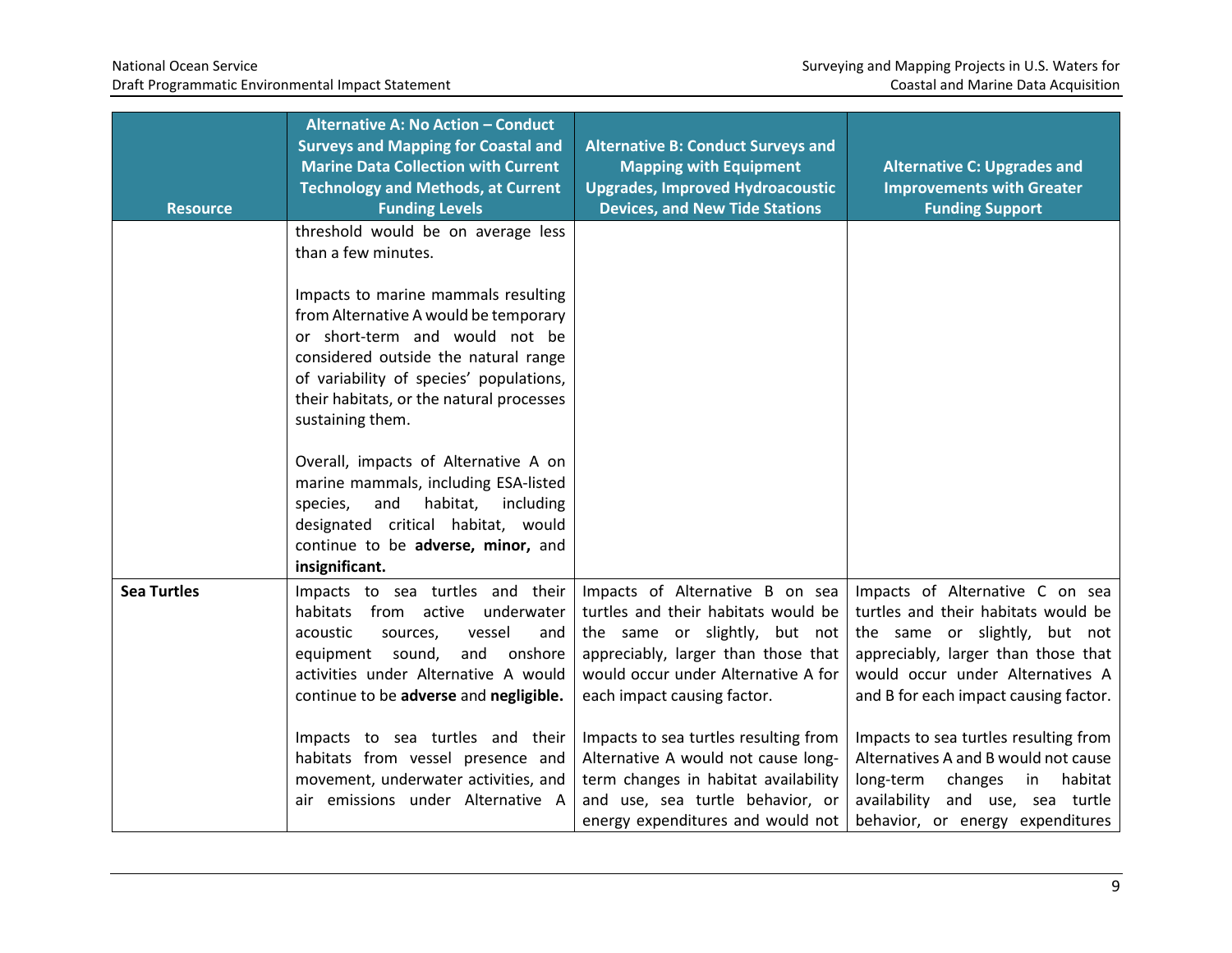| <b>Resource</b> | Alternative A: No Action - Conduct<br><b>Surveys and Mapping for Coastal and</b><br><b>Marine Data Collection with Current</b><br><b>Technology and Methods, at Current</b><br><b>Funding Levels</b>                                                                                                                                                                                                  | <b>Alternative B: Conduct Surveys and</b><br><b>Mapping with Equipment</b><br><b>Upgrades, Improved Hydroacoustic</b><br><b>Devices, and New Tide Stations</b> | <b>Alternative C: Upgrades and</b><br><b>Improvements with Greater</b><br><b>Funding Support</b>                                               |
|-----------------|-------------------------------------------------------------------------------------------------------------------------------------------------------------------------------------------------------------------------------------------------------------------------------------------------------------------------------------------------------------------------------------------------------|----------------------------------------------------------------------------------------------------------------------------------------------------------------|------------------------------------------------------------------------------------------------------------------------------------------------|
|                 | would continue to be adverse and<br>negligible to minor.                                                                                                                                                                                                                                                                                                                                              | substantially increase in intensity<br>with the increased survey effort of<br>Alternative B.                                                                   | and would not substantially increase<br>in intensity with the increased survey<br>effort of Alternative C.                                     |
|                 | Impacts to sea turtles and their<br>habitats from accidental oil, fuel, or<br>chemical spills would continue to be<br>adverse and negligible to moderate.                                                                                                                                                                                                                                             | Overall, impacts on sea turtles and<br>their habitat, including designated<br>critical habitat, would be adverse,<br>minor, and insignificant.                 | Overall, impacts on sea turtles and<br>their habitat, including designated<br>critical habitat, would be adverse,<br>minor, and insignificant. |
|                 | Although the effects of impact causing<br>factors on sea turtles and their habitats<br>range from negligible to moderate,<br>moderate impacts could occur in the<br>very unlikely event of an accidental<br>spill of oil, fuel, or chemicals. Likewise,<br>in the very unlikely event of a vessel<br>strike, injury or death to sea turtles<br>would also constitute a moderate or<br>greater impact. |                                                                                                                                                                |                                                                                                                                                |
|                 | Impacts to sea turtles resulting from<br>Alternative A would not cause long-<br>term changes in habitat availability and<br>use, sea turtle behavior, or energy<br>expenditures                                                                                                                                                                                                                       |                                                                                                                                                                |                                                                                                                                                |
|                 | Overall, impacts under Alternative A on<br>sea turtles and their habitats, including<br>designated critical habitat, would                                                                                                                                                                                                                                                                            |                                                                                                                                                                |                                                                                                                                                |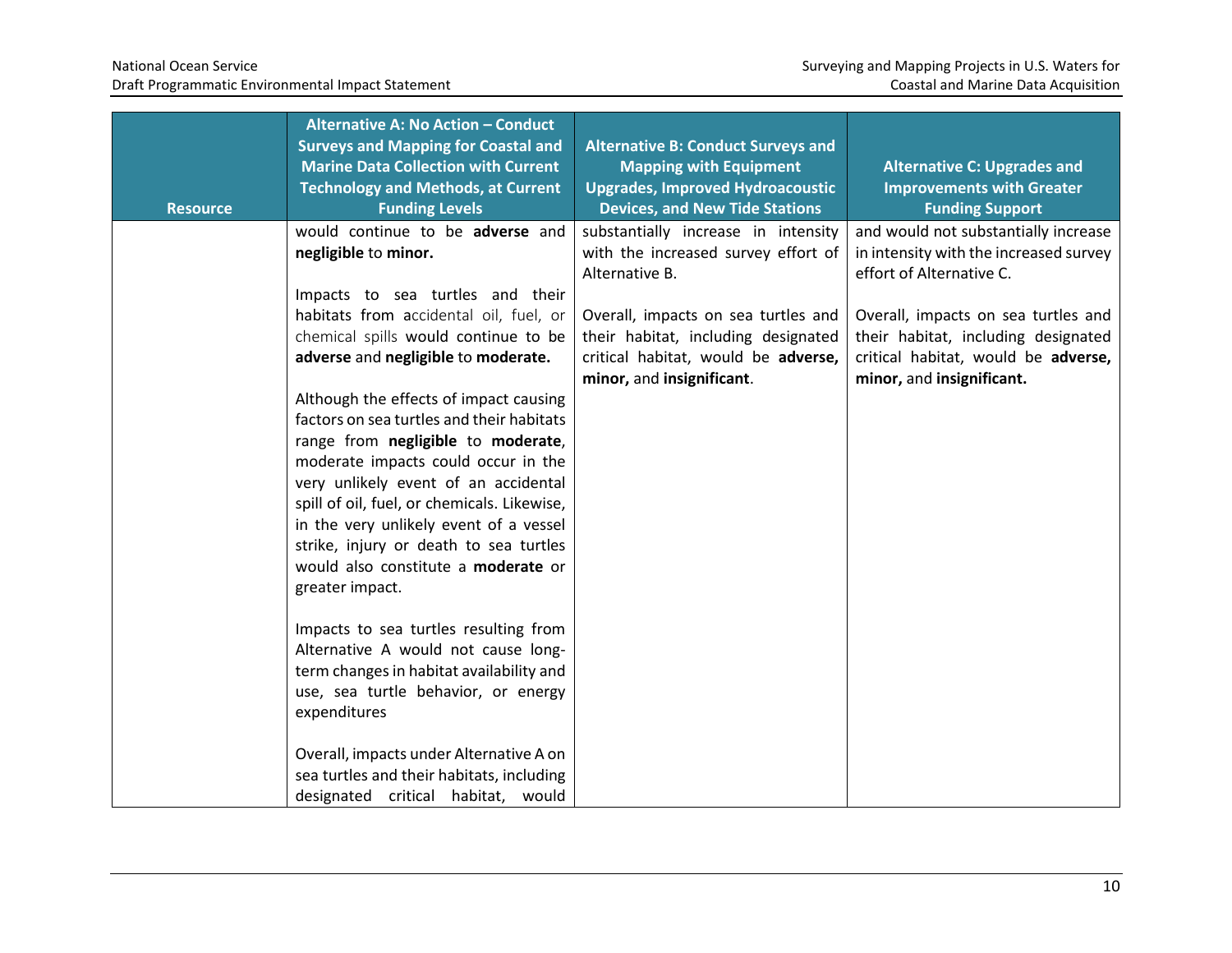| <b>Resource</b> | Alternative A: No Action - Conduct<br><b>Surveys and Mapping for Coastal and</b><br><b>Marine Data Collection with Current</b><br><b>Technology and Methods, at Current</b><br><b>Funding Levels</b>                                                                            | <b>Alternative B: Conduct Surveys and</b><br><b>Mapping with Equipment</b><br><b>Upgrades, Improved Hydroacoustic</b><br><b>Devices, and New Tide Stations</b>                                                                                                                                                                                    | <b>Alternative C: Upgrades and</b><br><b>Improvements with Greater</b><br><b>Funding Support</b>                                                                                                                                                                                                                                     |
|-----------------|---------------------------------------------------------------------------------------------------------------------------------------------------------------------------------------------------------------------------------------------------------------------------------|---------------------------------------------------------------------------------------------------------------------------------------------------------------------------------------------------------------------------------------------------------------------------------------------------------------------------------------------------|--------------------------------------------------------------------------------------------------------------------------------------------------------------------------------------------------------------------------------------------------------------------------------------------------------------------------------------|
|                 | continue to be adverse, minor, and<br>insignificant.                                                                                                                                                                                                                            |                                                                                                                                                                                                                                                                                                                                                   |                                                                                                                                                                                                                                                                                                                                      |
| Fish            | Impacts to fish and their habitats from<br>vessel wake and turbulence; vessel<br>sound; accidental spill of oil, fuel, or<br>chemicals; and disturbance of the<br>ocean/lake/river<br>bottom<br>under<br>Alternative A would continue to be<br>adverse and negligible to minor. | Under Alternative B, impacts on fish<br>and fish habitat would be the same<br>or slightly, but not appreciably, larger<br>than those that would occur under<br>Alternative A for each impact causing<br>factor.                                                                                                                                   | Impacts of Alternative C on fish and<br>fish habitat would be the same or<br>slightly, but not appreciably, larger<br>than those that would occur under<br>Alternatives A and B for each impact<br>causing factor.                                                                                                                   |
|                 | Impacts to fish and their habitats from<br>active underwater acoustic sources<br>and air emissions under Alternative A<br>would continue to be adverse and<br>minor.<br>fish resulting<br>from<br>Impacts to<br>Alternative A may include some stress                           | Impacts to fish resulting from<br>Alternative A may include some<br>stress responses without permanent<br>physiological damage, and may<br>disturb breeding, feeding, or other<br>activities but without any impacts on<br>population levels; additionally, there<br>would not be long-term changes in<br>habitat availability and use or in fish | Impacts to fish resulting from<br>Alternatives A and B may include<br>some stress responses without<br>permanent physiological damage,<br>and may disturb breeding, feeding,<br>or other activities but without any<br>impacts<br>on population<br>levels;<br>additionally, there would not be<br>long-term<br>changes in<br>habitat |
|                 | without<br>permanent<br>responses<br>physiological damage, and may disturb<br>breeding, feeding, or other activities<br>but without any impacts on population<br>levels; additionally, there would not be                                                                       | behavior. These impacts would not<br>substantially increase in intensity<br>with the increased survey effort of<br>Alternative B.                                                                                                                                                                                                                 | availability and use or in fish<br>behavior. These impacts would not<br>substantially increase in intensity<br>with the increased survey effort of<br>Alternative C.                                                                                                                                                                 |
|                 | long-term<br>changes<br>habitat<br>in<br>availability and use or in fish behavior.<br>Overall, impacts of Alternative A on<br>fish, including ESA-listed species, and<br>habitat, including designated<br>fish                                                                  | Overall, impacts of Alternative B on<br>fish, including ESA-listed species, and<br>fish habitat, including designated<br>critical habitat, would be adverse,<br>minor, and insignificant.                                                                                                                                                         | Overall, impacts of Alternative C on<br>fish, including ESA-listed species, and<br>fish habitat, including designated<br>critical habitat, would be adverse,<br>minor, and insignificant.                                                                                                                                            |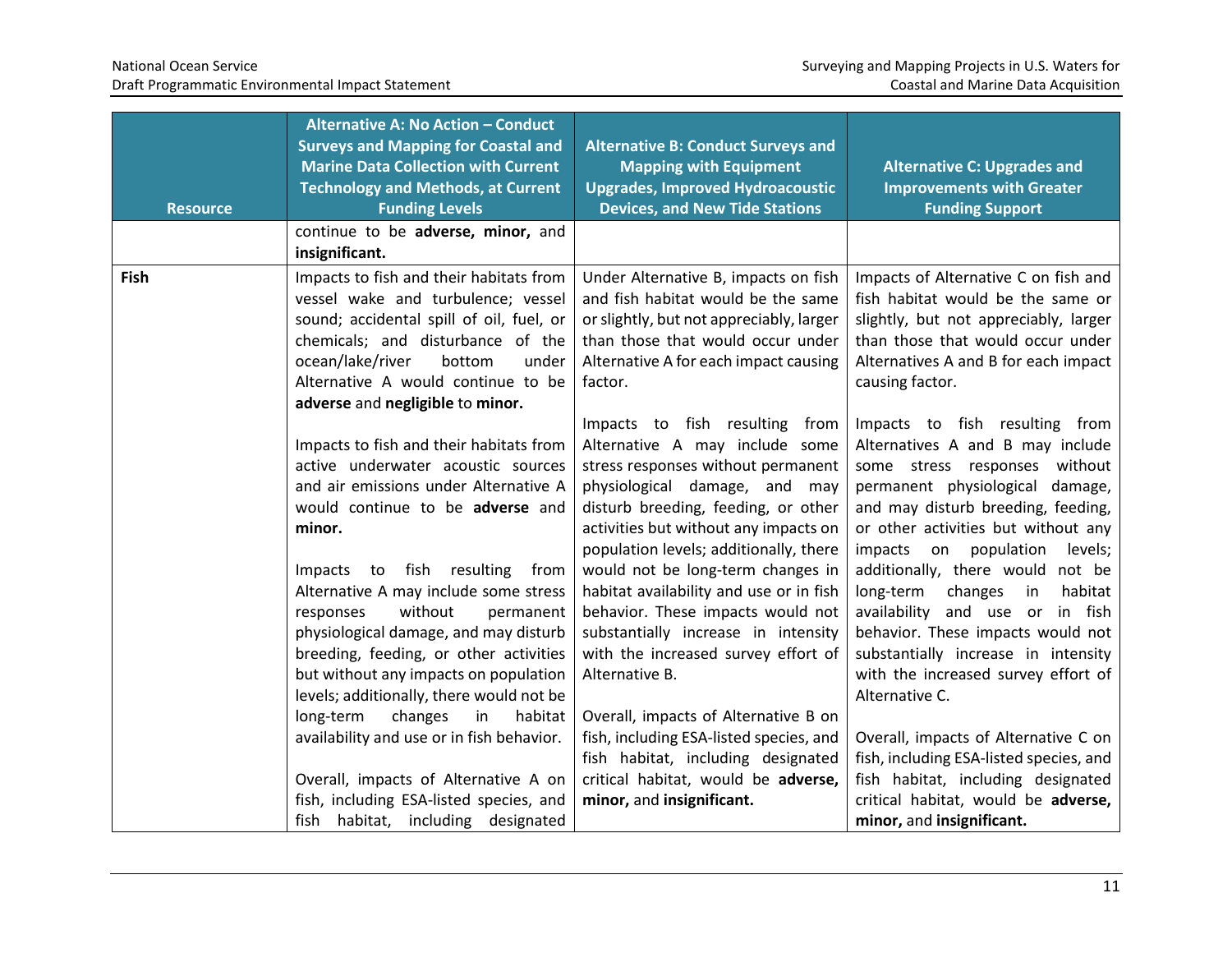| <b>Resource</b>                             | <b>Alternative A: No Action - Conduct</b><br><b>Surveys and Mapping for Coastal and</b><br><b>Marine Data Collection with Current</b><br><b>Technology and Methods, at Current</b><br><b>Funding Levels</b>                                                                                                                                                                                                                                                                                                                                                                                                                                                                                                                                    | <b>Alternative B: Conduct Surveys and</b><br><b>Mapping with Equipment</b><br><b>Upgrades, Improved Hydroacoustic</b><br><b>Devices, and New Tide Stations</b>                                                                                                                                                                                                                                                                                                                                                                                                                          | <b>Alternative C: Upgrades and</b><br><b>Improvements with Greater</b><br><b>Funding Support</b>                                                                                                                                                                                                                                                                                                                                                                                                                                                                                               |
|---------------------------------------------|------------------------------------------------------------------------------------------------------------------------------------------------------------------------------------------------------------------------------------------------------------------------------------------------------------------------------------------------------------------------------------------------------------------------------------------------------------------------------------------------------------------------------------------------------------------------------------------------------------------------------------------------------------------------------------------------------------------------------------------------|-----------------------------------------------------------------------------------------------------------------------------------------------------------------------------------------------------------------------------------------------------------------------------------------------------------------------------------------------------------------------------------------------------------------------------------------------------------------------------------------------------------------------------------------------------------------------------------------|------------------------------------------------------------------------------------------------------------------------------------------------------------------------------------------------------------------------------------------------------------------------------------------------------------------------------------------------------------------------------------------------------------------------------------------------------------------------------------------------------------------------------------------------------------------------------------------------|
|                                             | critical habitat, would continue to be<br>adverse, minor, and insignificant.                                                                                                                                                                                                                                                                                                                                                                                                                                                                                                                                                                                                                                                                   |                                                                                                                                                                                                                                                                                                                                                                                                                                                                                                                                                                                         |                                                                                                                                                                                                                                                                                                                                                                                                                                                                                                                                                                                                |
| <b>Aquatic</b><br><b>Macroinvertebrates</b> | Impacts to aquatic macroinvertebrates<br>and their habitats from underwater<br>acoustic sources, vessel sound, and air<br>emissions under Alternative A would<br>continue to be adverse and negligible.<br>Impacts to aquatic macroinvertebrates<br>and their habitats from vessel wake<br>and underwater turbulence; accidental<br>spill of oil, fuel, or chemicals; and<br>disturbance of the ocean/lake/river<br>bottom under Alternative A would<br>continue to be adverse and negligible<br>to minor.<br>Overall, impacts of Alternative A on<br>aquatic macroinvertebrates, including<br>ESA-listed species,<br>habitats,<br>and<br>including designated critical habitat,<br>would continue to be adverse, minor,<br>and insignificant. | Under Alternative B, impacts on<br>aquatic macroinvertebrates and<br>their habitats would be the same or<br>slightly, but not appreciably, larger<br>than those that would occur under<br>Alternative A for each impact causing<br>factor. These impacts would not<br>substantially increase in intensity<br>with the increased survey effort of<br>Alternative B.<br>Overall, impacts of Alternative B on<br>aquatic<br>macroinvertebrates,<br>including ESA-listed species, and<br>habitats, including designated critical<br>habitat, would be adverse, minor,<br>and insignificant. | Under Alternative C, impacts on<br>aquatic macroinvertebrates and<br>their habitats would be the same or<br>slightly, but not appreciably, larger<br>than those that would occur under<br>Alternatives A and B for each impact<br>causing factor. These impacts would<br>not substantially increase in intensity<br>with the increased survey effort of<br>Alternative C.<br>Overall, impacts of Alternative C on<br>aquatic<br>macroinvertebrates,<br>including ESA-listed species, and<br>habitats, including designated critical<br>habitat, would be adverse, minor,<br>and insignificant. |
| <b>Essential Fish Habitat</b><br>(EFH)      | Impacts to EFH from disturbance of the<br>water column under Alternative A<br>would continue to be adverse and<br>negligible.                                                                                                                                                                                                                                                                                                                                                                                                                                                                                                                                                                                                                  | Under Alternative B, impacts on EFH<br>would be the same or slightly, but<br>not appreciably, larger than those<br>that would occur under Alternative A<br>for each impact causing factor.                                                                                                                                                                                                                                                                                                                                                                                              | Under Alternative C, impacts on EFH<br>would be the same or slightly, but<br>not appreciably, larger than those<br>that would occur under Alternatives                                                                                                                                                                                                                                                                                                                                                                                                                                         |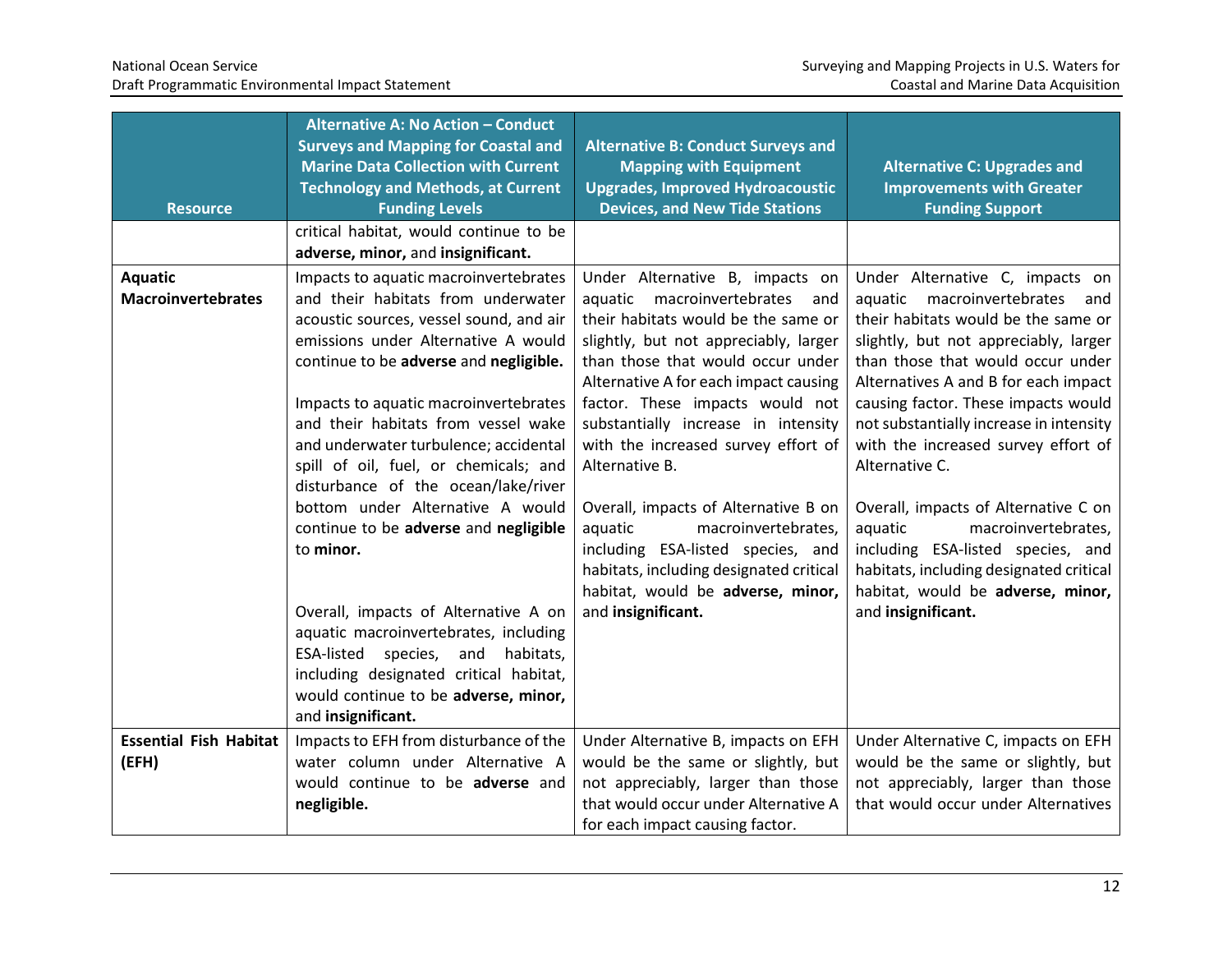| <b>Resource</b>                                             | Alternative A: No Action - Conduct<br><b>Surveys and Mapping for Coastal and</b><br><b>Marine Data Collection with Current</b><br><b>Technology and Methods, at Current</b><br><b>Funding Levels</b>                                                                                                                                                                                                                                                                                                                                                                                                                                                                                                                                                                                                   | <b>Alternative B: Conduct Surveys and</b><br><b>Mapping with Equipment</b><br><b>Upgrades, Improved Hydroacoustic</b><br><b>Devices, and New Tide Stations</b>                                                                                                                                                                                                                                                                                                                                                            | <b>Alternative C: Upgrades and</b><br><b>Improvements with Greater</b><br><b>Funding Support</b>                                                                                                                                                                                                                                                                                                                                                                                                                                                                        |
|-------------------------------------------------------------|--------------------------------------------------------------------------------------------------------------------------------------------------------------------------------------------------------------------------------------------------------------------------------------------------------------------------------------------------------------------------------------------------------------------------------------------------------------------------------------------------------------------------------------------------------------------------------------------------------------------------------------------------------------------------------------------------------------------------------------------------------------------------------------------------------|---------------------------------------------------------------------------------------------------------------------------------------------------------------------------------------------------------------------------------------------------------------------------------------------------------------------------------------------------------------------------------------------------------------------------------------------------------------------------------------------------------------------------|-------------------------------------------------------------------------------------------------------------------------------------------------------------------------------------------------------------------------------------------------------------------------------------------------------------------------------------------------------------------------------------------------------------------------------------------------------------------------------------------------------------------------------------------------------------------------|
|                                                             | Impacts to EFH from physical impacts<br>bottom habitat; increase in<br>to<br>sedimentation, turbidity, or chemical<br>contamination;<br>and<br>increase<br>-in<br>underwater sound under Alternative A<br>would continue to be adverse and<br>negligible to minor.<br>Impacts to EFH from dispersal of<br>invasive species under Alternative A<br>would continue to be adverse and<br>minor.<br>Impacts to EFH resulting from<br>Alternative A would be infrequent,<br>geographically widely distributed, and<br>likely to elicit a minimal or temporary<br>response from prey species or cause<br>short-term changes to<br>physical<br>characteristics (i.e., changes in water<br>quality).<br>Overall, impacts of Alternative A on<br>EFH would continue to be adverse,<br>minor, and insignificant. | Impacts to EFH resulting from<br>Alternative A would be infrequent,<br>geographically widely distributed,<br>and likely to elicit a minimal or<br>temporary response from prey<br>species or cause short-term changes<br>to physical characteristics (i.e.,<br>changes in water quality). These<br>impacts would not substantially<br>increase in intensity with the<br>increased survey effort of Alternative<br><b>B.</b><br>Overall, impacts of Alternative B on<br>EFH would be adverse, minor, and<br>insignificant. | A and B for each impact causing<br>factor.<br>Impacts to EFH resulting from<br>Alternatives A and B would be<br>infrequent, geographically widely<br>distributed, and likely to elicit a<br>minimal or temporary response from<br>prey species or cause short-term<br>changes to physical characteristics<br>(i.e., changes in water quality). These<br>impacts would not substantially<br>increase in intensity with the<br>increased survey effort of Alternative<br>C.<br>Overall, impacts of Alternative B on<br>EFH would be adverse, minor, and<br>insignificant. |
| Seabirds, Shorebirds<br>and Coastal Birds, and<br>Waterfowl | Impacts to birds and their habitats<br>from active underwater<br>acoustic<br>sources and vessel and equipment                                                                                                                                                                                                                                                                                                                                                                                                                                                                                                                                                                                                                                                                                          | Under Alternative B, impacts on birds<br>and their habitats would be the same<br>or slightly, but not appreciably, larger<br>than those that would occur under                                                                                                                                                                                                                                                                                                                                                            | Under Alternative C, impacts on birds<br>and their habitats would be the same<br>or slightly, but not appreciably, larger<br>than those that would occur under                                                                                                                                                                                                                                                                                                                                                                                                          |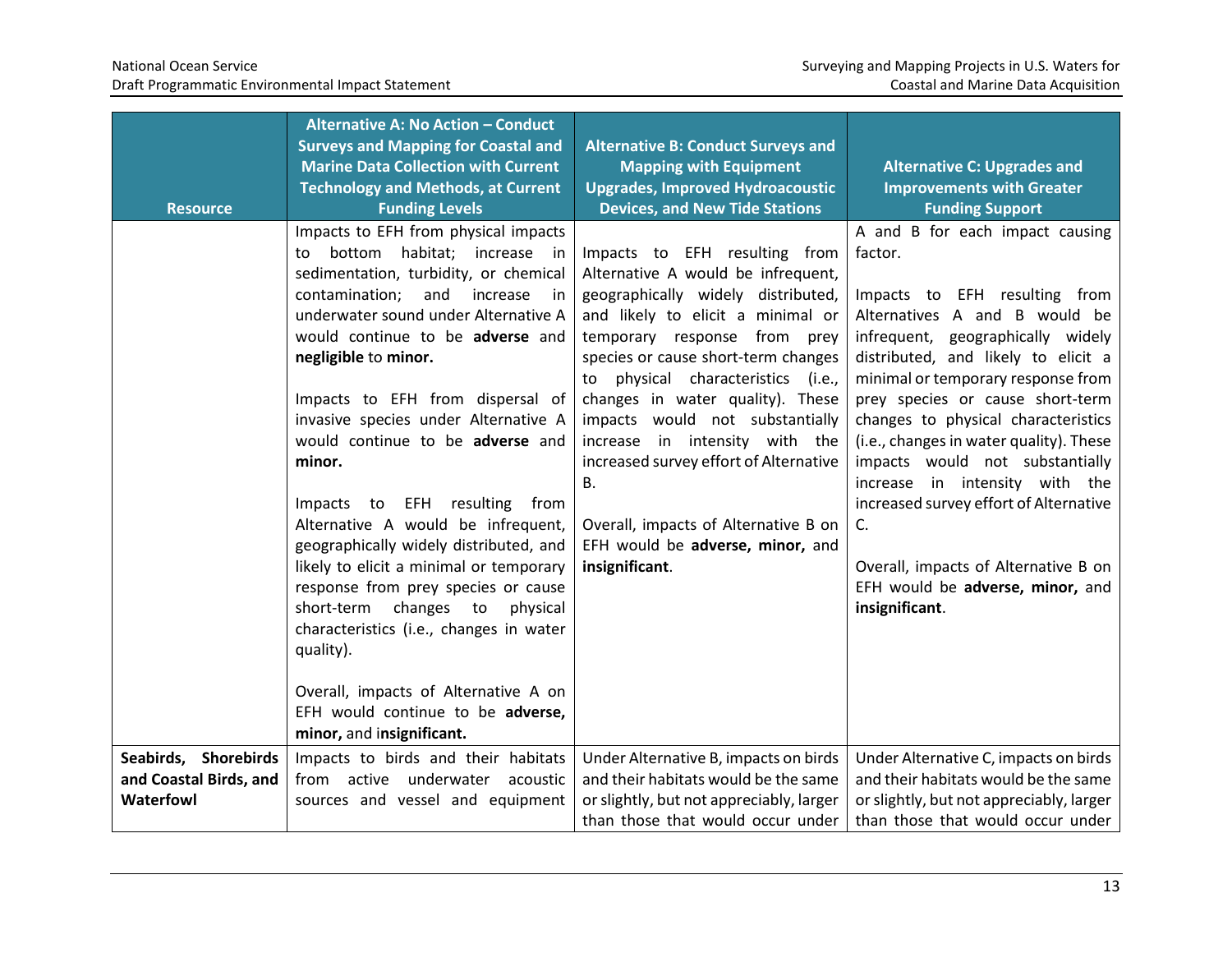| <b>Resource</b> | Alternative A: No Action - Conduct<br><b>Surveys and Mapping for Coastal and</b><br><b>Marine Data Collection with Current</b><br><b>Technology and Methods, at Current</b><br><b>Funding Levels</b>                                                                                                                                                                                                                                                                                                                               | <b>Alternative B: Conduct Surveys and</b><br><b>Mapping with Equipment</b><br><b>Upgrades, Improved Hydroacoustic</b><br><b>Devices, and New Tide Stations</b>                                                                                                                                                                                                                                                             | <b>Alternative C: Upgrades and</b><br><b>Improvements with Greater</b><br><b>Funding Support</b>                                                                                                                                                                                                                                                                                                                         |
|-----------------|------------------------------------------------------------------------------------------------------------------------------------------------------------------------------------------------------------------------------------------------------------------------------------------------------------------------------------------------------------------------------------------------------------------------------------------------------------------------------------------------------------------------------------|----------------------------------------------------------------------------------------------------------------------------------------------------------------------------------------------------------------------------------------------------------------------------------------------------------------------------------------------------------------------------------------------------------------------------|--------------------------------------------------------------------------------------------------------------------------------------------------------------------------------------------------------------------------------------------------------------------------------------------------------------------------------------------------------------------------------------------------------------------------|
|                 | sound under Alternative A would<br>continue to be adverse and negligible.                                                                                                                                                                                                                                                                                                                                                                                                                                                          | Alternative A for each impact causing<br>factor.                                                                                                                                                                                                                                                                                                                                                                           | Alternatives A and B for each impact<br>causing factor.                                                                                                                                                                                                                                                                                                                                                                  |
|                 | Impacts to birds and their habitats<br>from aircraft sound, vessel presence<br>and movement, underwater activities,<br>onshore activities, and air emissions<br>under Alternative A would continue to<br>be adverse and negligible to minor.<br>Impacts to birds and their habitats<br>from accidental oil, fuel, or chemical<br>spills would continue to be adverse and<br>minor to moderate.                                                                                                                                     | Impacts to birds resulting from<br>Alternative A would generally persist<br>only for the duration of an activity<br>and would not be expected to cause<br>any long-term changes in habitat use<br>availability<br>and<br>or<br>energy<br>expenditure outside of the natural<br>range of variation. These impacts<br>would not substantially increase in<br>intensity with the increased survey<br>effort of Alternative B. | Impacts to birds resulting from<br>Alternatives A and B would generally<br>persist only for the duration of an<br>activity and would not be expected<br>to cause any long-term changes in<br>habitat use and availability or energy<br>expenditure outside of the natural<br>range of variation. These impacts<br>would not substantially increase in<br>intensity with the increased survey<br>effort of Alternative C. |
|                 | Although the effects of impact causing<br>factors on birds and their habitats<br>range from negligible to moderate,<br>moderate impacts could occur in the<br>very unlikely event of an accidental<br>spill of oil, fuel, or chemicals. Likewise,<br>in the very unlikely event of a vessel<br>strike, injury or death to birds could<br>constitute greater impacts.<br>Impacts to birds resulting from<br>Alternative A would generally persist<br>only for the duration of an activity and<br>would not be expected to cause any | Overall, impacts on of Alternative B<br>on birds, including ESA-listed species,<br>and habitats, including designated<br>critical habitat, would be adverse,<br>minor, and insignificant.                                                                                                                                                                                                                                  | Overall, impacts on of Alternative C<br>on birds, including ESA-listed species,<br>and habitats, including designated<br>critical habitat, would be adverse,<br>minor, and insignificant.                                                                                                                                                                                                                                |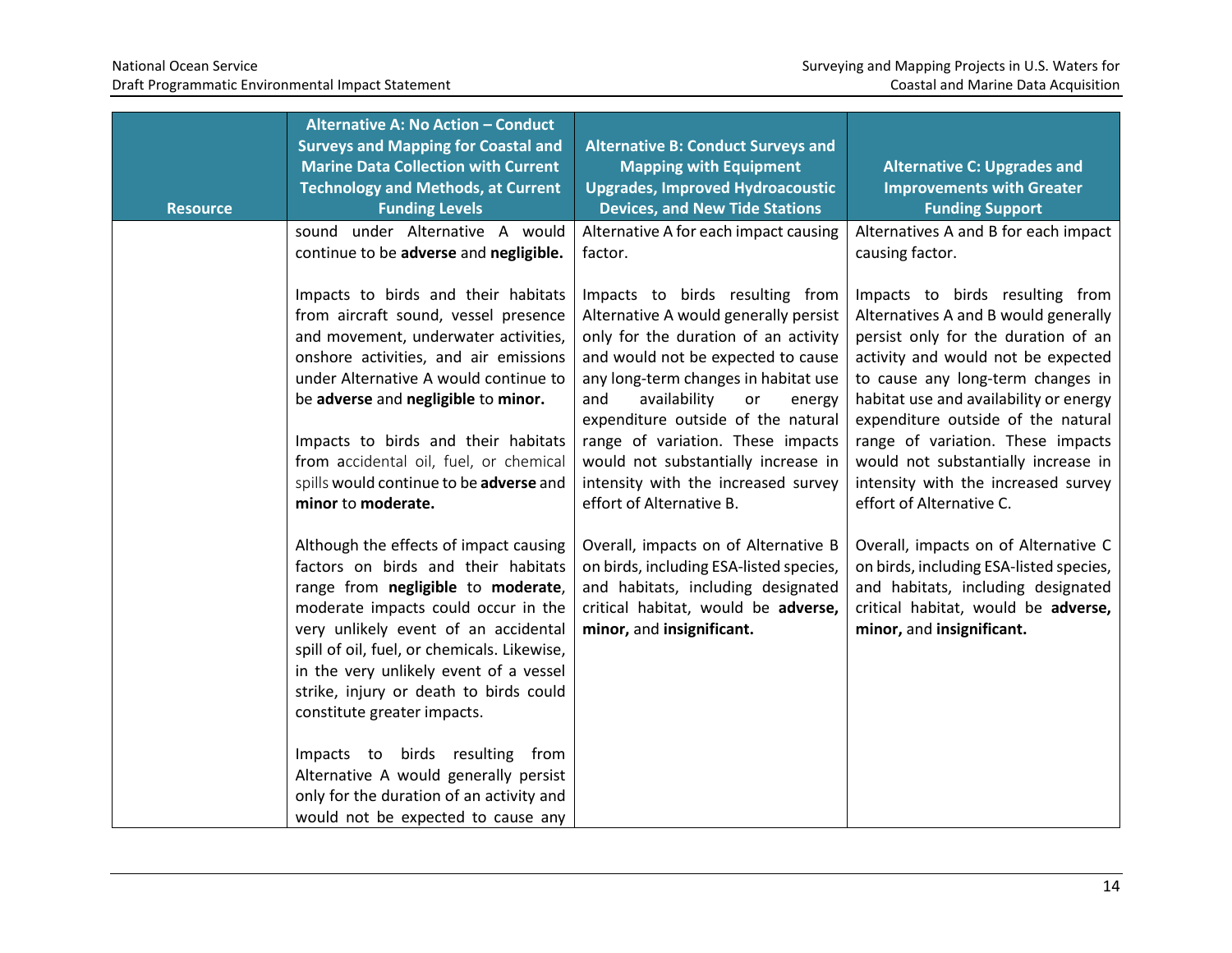| <b>Resource</b>                                  | <b>Alternative A: No Action - Conduct</b><br><b>Surveys and Mapping for Coastal and</b><br><b>Marine Data Collection with Current</b><br><b>Technology and Methods, at Current</b><br><b>Funding Levels</b>                                                                                                                                                                                                                                                                                                                                                                                                                                  | <b>Alternative B: Conduct Surveys and</b><br><b>Mapping with Equipment</b><br><b>Upgrades, Improved Hydroacoustic</b><br><b>Devices, and New Tide Stations</b>                                                                                                                                                                                                                                                                                                                                       | <b>Alternative C: Upgrades and</b><br><b>Improvements with Greater</b><br><b>Funding Support</b>                                                                                                                                                                                                                                                                                                                                                                                                              |
|--------------------------------------------------|----------------------------------------------------------------------------------------------------------------------------------------------------------------------------------------------------------------------------------------------------------------------------------------------------------------------------------------------------------------------------------------------------------------------------------------------------------------------------------------------------------------------------------------------------------------------------------------------------------------------------------------------|------------------------------------------------------------------------------------------------------------------------------------------------------------------------------------------------------------------------------------------------------------------------------------------------------------------------------------------------------------------------------------------------------------------------------------------------------------------------------------------------------|---------------------------------------------------------------------------------------------------------------------------------------------------------------------------------------------------------------------------------------------------------------------------------------------------------------------------------------------------------------------------------------------------------------------------------------------------------------------------------------------------------------|
|                                                  | long-term changes in habitat use and<br>availability or energy expenditure<br>outside of the natural range of<br>variation.                                                                                                                                                                                                                                                                                                                                                                                                                                                                                                                  |                                                                                                                                                                                                                                                                                                                                                                                                                                                                                                      |                                                                                                                                                                                                                                                                                                                                                                                                                                                                                                               |
|                                                  | Overall, impacts on of Alternative A on<br>birds, including ESA-listed species, and<br>habitats, including designated critical<br>habitat, would continue to be adverse,<br>minor, and insignificant.                                                                                                                                                                                                                                                                                                                                                                                                                                        |                                                                                                                                                                                                                                                                                                                                                                                                                                                                                                      |                                                                                                                                                                                                                                                                                                                                                                                                                                                                                                               |
| <b>Cultural and Historic</b><br><b>Resources</b> | Impacts to cultural and<br>historic<br>from<br>installation,<br>resources<br>maintenance, and removal of tide<br>gauges, buoys, and GPS reference<br>stations under Alternative A would<br>continue to be adverse and negligible<br>to minor.<br>Impacts to cultural and historic<br>resources from bottom sampling under<br>Alternative A would continue to be<br>adverse<br>and<br>beneficial,<br>both<br>permanent, and negligible to minor.<br>Beneficial impacts would occur if a<br>resource were discovered that led to<br>the identification of a culturally-<br>significant artifact or a previously<br>undocumented historic site. | Under Alternative B, impacts on<br>cultural and historic resources would<br>be the same or slightly, but not<br>appreciably, larger than those that<br>would occur under Alternative A for<br>each impact causing factor. These<br>impacts would not substantially<br>increase in intensity with the<br>increased survey effort of Alternative<br><b>B.</b><br>Overall, impacts of Alternative B to<br>cultural and historic resources would<br>adverse,<br>moderate,<br>be<br>and<br>insignificant. | Under Alternative C, impacts on<br>cultural and historic resources would<br>be the same or slightly, but not<br>appreciably, larger than those that<br>would occur under Alternatives A<br>and B for each impact causing factor.<br>would<br>These<br>impacts<br>not<br>substantially increase in intensity<br>with the increased survey effort of<br>Alternative C.<br>Overall, impacts of Alternative C to<br>cultural and historic resources would<br>adverse,<br>moderate,<br>be<br>and<br>insignificant. |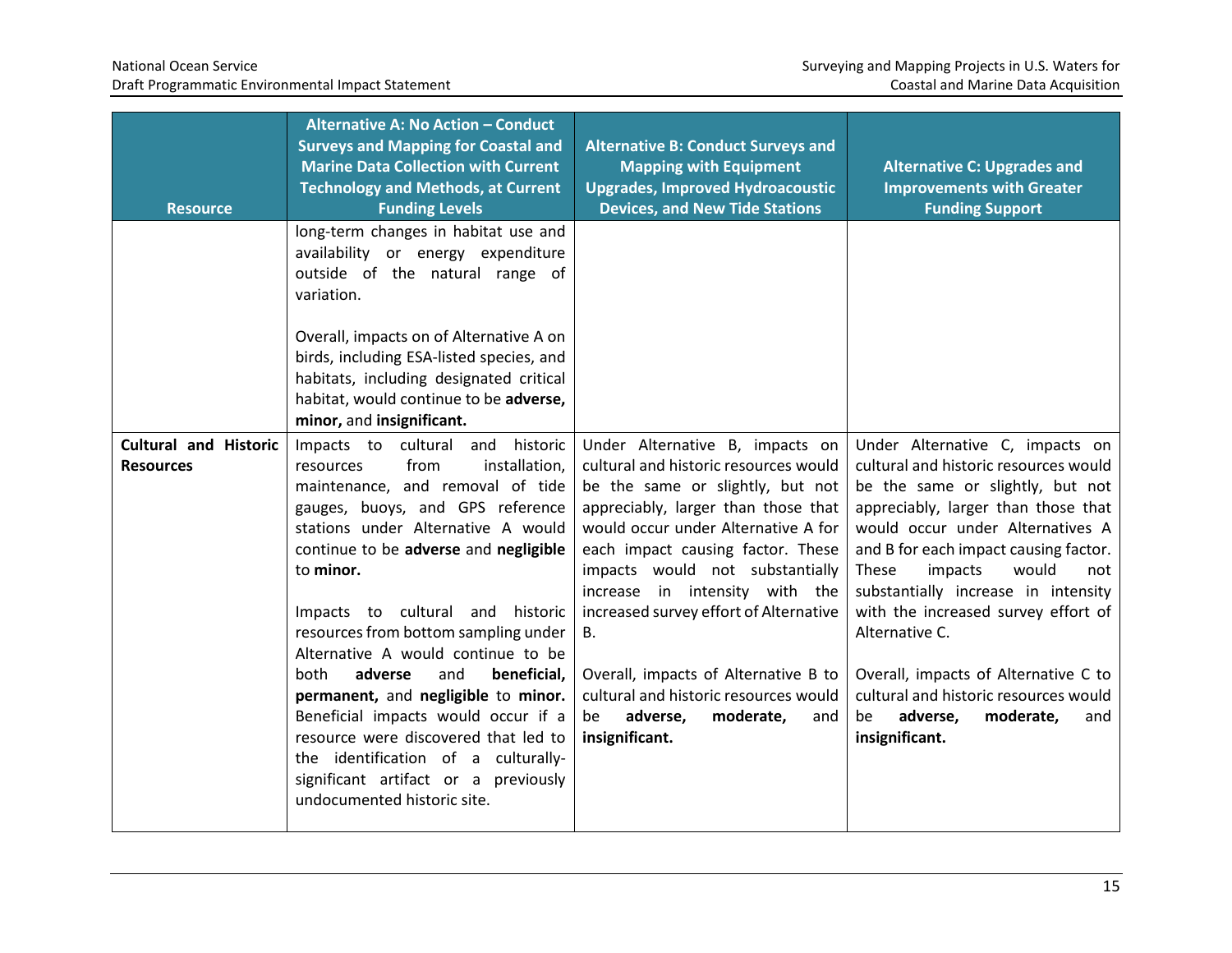| <b>Resource</b>                   | <b>Alternative A: No Action - Conduct</b><br><b>Surveys and Mapping for Coastal and</b><br><b>Marine Data Collection with Current</b><br><b>Technology and Methods, at Current</b><br><b>Funding Levels</b>                                   | <b>Alternative B: Conduct Surveys and</b><br><b>Mapping with Equipment</b><br><b>Upgrades, Improved Hydroacoustic</b><br><b>Devices, and New Tide Stations</b>                               | <b>Alternative C: Upgrades and</b><br><b>Improvements with Greater</b><br><b>Funding Support</b>                                                                                                     |
|-----------------------------------|-----------------------------------------------------------------------------------------------------------------------------------------------------------------------------------------------------------------------------------------------|----------------------------------------------------------------------------------------------------------------------------------------------------------------------------------------------|------------------------------------------------------------------------------------------------------------------------------------------------------------------------------------------------------|
|                                   | Impacts to cultural and<br>historic<br>resources from anchoring<br>under<br>Alternative A would continue to be<br>adverse, permanent, and negligible to<br>moderate.                                                                          |                                                                                                                                                                                              |                                                                                                                                                                                                      |
|                                   | Impacts on subsistence hunting and<br>fishing, including Traditional Cultural<br>Places, under Alternative A would<br>continue to be adverse and negligible<br>to moderate.                                                                   |                                                                                                                                                                                              |                                                                                                                                                                                                      |
|                                   | Although the effects of impact causing<br>factors on cultural and historic<br>resources range from negligible to<br>moderate, moderate impacts that<br>could occur if the integrity of a<br>resource is diminished would be very<br>unlikely. |                                                                                                                                                                                              |                                                                                                                                                                                                      |
|                                   | Overall, impacts of Alternative A to<br>cultural and historic resources would<br>continue to be adverse, moderate, and<br>insignificant.                                                                                                      |                                                                                                                                                                                              |                                                                                                                                                                                                      |
| Socioeconomic<br><b>Resources</b> | The economic impacts of ocean data<br>procured under Alternative A on health<br>and safety, recreational economic<br>activity, transportation, and energy-                                                                                    | The economic benefits of impacts of<br>Alternative B would be the same or<br>slightly, but not appreciably, larger<br>than those discussed above under<br>Alternative A. These impacts would | The economic benefits of impacts of<br>Alternative C would be the same or<br>slightly, but not appreciably, larger<br>than those under Alternatives A and<br><b>B.</b><br>These impacts would<br>not |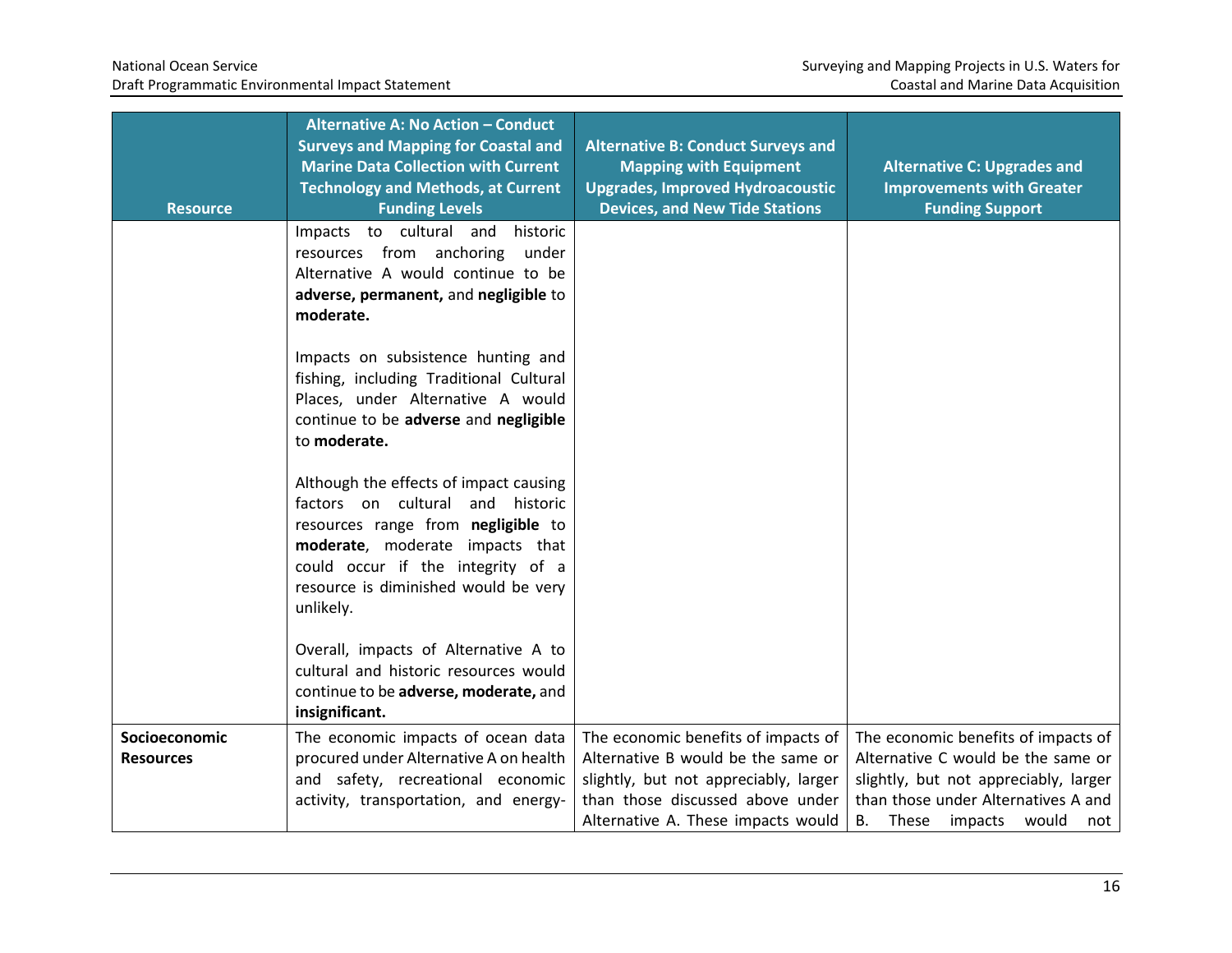| <b>Resource</b>              | Alternative A: No Action - Conduct<br><b>Surveys and Mapping for Coastal and</b><br><b>Marine Data Collection with Current</b><br><b>Technology and Methods, at Current</b><br><b>Funding Levels</b>                                                                                                                                                                                                                                                                                                                        | <b>Alternative B: Conduct Surveys and</b><br><b>Mapping with Equipment</b><br><b>Upgrades, Improved Hydroacoustic</b><br><b>Devices, and New Tide Stations</b>                                                                                                                                                                                                                                                                                                                           | <b>Alternative C: Upgrades and</b><br><b>Improvements with Greater</b><br><b>Funding Support</b>                                                                                                                                                                                                                                                                                                                                                                                                |
|------------------------------|-----------------------------------------------------------------------------------------------------------------------------------------------------------------------------------------------------------------------------------------------------------------------------------------------------------------------------------------------------------------------------------------------------------------------------------------------------------------------------------------------------------------------------|------------------------------------------------------------------------------------------------------------------------------------------------------------------------------------------------------------------------------------------------------------------------------------------------------------------------------------------------------------------------------------------------------------------------------------------------------------------------------------------|-------------------------------------------------------------------------------------------------------------------------------------------------------------------------------------------------------------------------------------------------------------------------------------------------------------------------------------------------------------------------------------------------------------------------------------------------------------------------------------------------|
|                              | related activities would continue to be<br>indirect, beneficial, and moderate.<br>Data collected under Alternative A<br>would continue to improve the quality<br>and quantity of ocean data and data<br>products.                                                                                                                                                                                                                                                                                                           | not substantially increase in intensity<br>with the increased survey effort of<br>Alternative B.<br>Overall, Alternative B would have<br>indirect, beneficial, and moderate<br>impacts on the ocean economy.                                                                                                                                                                                                                                                                             | substantially increase in intensity<br>with the increased survey effort of<br>Alternative C.<br>Overall, Alternative C would have<br>indirect, beneficial, and moderate<br>impacts on the ocean economy.                                                                                                                                                                                                                                                                                        |
|                              | Overall, Alternative A would continue<br>to have indirect, beneficial, and<br>moderate impacts on the ocean<br>economy.                                                                                                                                                                                                                                                                                                                                                                                                     |                                                                                                                                                                                                                                                                                                                                                                                                                                                                                          |                                                                                                                                                                                                                                                                                                                                                                                                                                                                                                 |
| <b>Environmental Justice</b> | Impacts of underwater acoustic<br>sources on subsistence hunting of<br>marine mammals under Alternative A<br>would continue to be adverse and<br>moderate, and the impacts to<br>subsistence fishing communities would<br>continue to be adverse and minor.<br>Impacts of vessel and equipment noise<br>on subsistence hunting of marine<br>mammals under Alternative A would<br>continue to be adverse and minor, and<br>the impacts to subsistence fishing<br>communities would continue to be<br>adverse and negligible. | Under Alternative B, impacts on<br>environmental justice would be the<br>same or slightly, but not appreciably,<br>larger than those that would occur<br>under Alternative A for each impact<br>causing factor. These impacts would<br>not substantially increase in intensity<br>with the increased survey effort of<br>Alternative B.<br>Overall, impacts of Alternative B on<br>environmental<br>justice<br>would<br>continue to be adverse, minor to<br>moderate, and insignificant. | Under Alternative C, impacts on<br>environmental justice would be the<br>same or slightly, but not appreciably,<br>larger than those that would occur<br>under Alternatives A and B for each<br>impact causing factor. These impacts<br>would not substantially increase in<br>intensity with the increased survey<br>effort of Alternative C.<br>Overall, impacts of Alternative C on<br>environmental<br>justice<br>would<br>continue to be adverse, minor to<br>moderate, and insignificant. |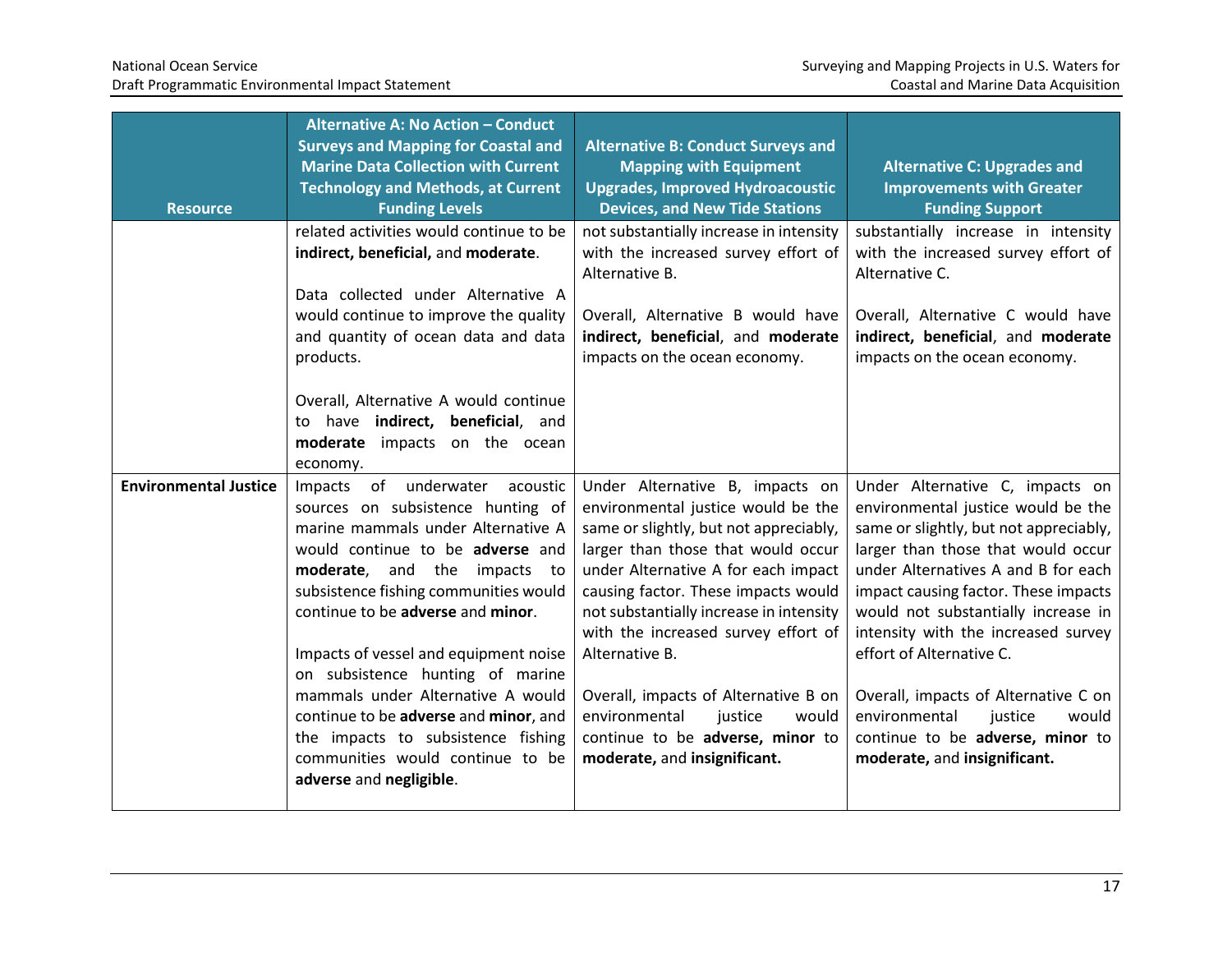| <b>Resource</b> | Alternative A: No Action - Conduct<br><b>Surveys and Mapping for Coastal and</b><br><b>Marine Data Collection with Current</b><br><b>Technology and Methods, at Current</b><br><b>Funding Levels</b>                                                                                                  | <b>Alternative B: Conduct Surveys and</b><br><b>Mapping with Equipment</b><br><b>Upgrades, Improved Hydroacoustic</b><br><b>Devices, and New Tide Stations</b> | <b>Alternative C: Upgrades and</b><br><b>Improvements with Greater</b><br><b>Funding Support</b> |
|-----------------|-------------------------------------------------------------------------------------------------------------------------------------------------------------------------------------------------------------------------------------------------------------------------------------------------------|----------------------------------------------------------------------------------------------------------------------------------------------------------------|--------------------------------------------------------------------------------------------------|
|                 | Impacts of vessel and equipment<br>and<br>movement<br>presence<br>on.<br>of<br>subsistence<br>hunting<br>marine<br>mammals under Alternative A would<br>continue to be adverse and moderate,<br>and the impacts to subsistence fishing<br>communities would continue to be<br>adverse and negligible. |                                                                                                                                                                |                                                                                                  |
|                 | Impacts of human activities and<br>accidental leakage or spillage of oil,<br>fuel, and chemicals on subsistence<br>hunting and fishing under Alternative A<br>would continue to be adverse and<br>minor.                                                                                              |                                                                                                                                                                |                                                                                                  |
|                 | Impacts of marine trash and debris and<br>air emissions on subsistence hunting<br>and fishing activities under Alternative<br>A would continue to be adverse and<br>negligible.                                                                                                                       |                                                                                                                                                                |                                                                                                  |
|                 | The availability of new mapping and<br>charting information under Alternative<br>A would have beneficial effects on EJ<br>communities.                                                                                                                                                                |                                                                                                                                                                |                                                                                                  |